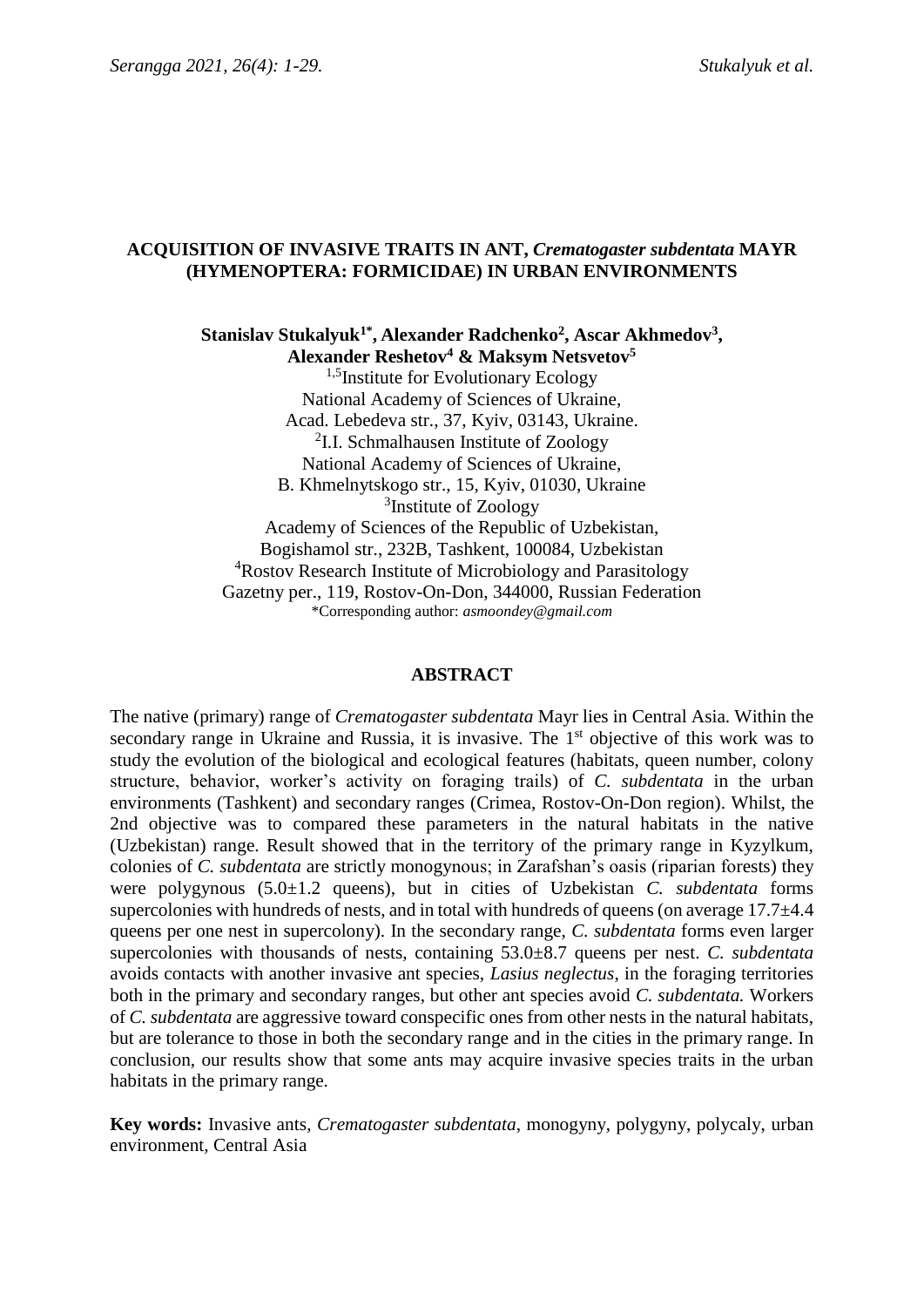#### **ABSTRAK**

Taburan natif (primer) *Crematogaster subdentata* Mayr terletak di Asia Tengah. Di antara kawasan sekunder, Ukraine dan Rusia adalah invasif. Tujuan utama kajian ini adalah untuk melihat evolusi, ciri biologi dan ekologi (habitat, bilangan ratu, struktur koloni, kelakuan, aktiviti pekerja di sepanjang laluan mencari makan) spesies *C. subdentata* di kawasan urban (Tashkent) dan kawasan sekunder (Crimea, Rostov-On-Don). Objektif kedua kajian ini adalah untuk membandingkan parameter tersebut di habitat semulajadi di kawasan natif (Uzbekistan). Di teritori kawasan primer di Kyzylkum, koloni *C. subdentata* adalah *monogynous*, manakala di oasis Zarafshan (hutan riparian) adalah *polygynous* (5.0±1.2 ratu), tetapi di bandar Uzbekistan *C. subdentata* membentuk superkoloni dengan ratusan sarang dengan jumlah (purata 17.7±4.4 individu per sarang dalam superkoloni). Di kawasan sekunder, *C. subdentata* membentuk superkoloni lebih besar dengan ribuan sarang yang mengandungi 53.0±8.7 ratu per sarang. *Crematogaster subdentata* mengelak dari berhubung dengan spesies semut invasif, *Lasius neglectus* di teritori mencari makanan di kawasan primer dan sekunder, tetapi spesies semut lain juga mengelak dari berhubung dengan *C. subdentata*. Pekerja *C. subdentata* adalah sangat agresif dan konspesifik untuk sarang yang lain di habitat semulajadi, tetapi bertoleransi di kawasan sekunder dan primer. Hasil kajian ini menunjukkan spesies semut memerlukan ciri spesies invasif di habitat urban di kawasan primer.

**Kata kunci:** Semut invasif, *Crematogaster subdentata*, *monogyny*, *polygyny, polycaly*, kawasan urban, Asia Tengah

#### **INTRODUCTION**

Invasive species of ants can monopolize vast territories, negatively affecting native species. Invasive ants are often polygynous and polydomous, with some becoming "unicolonial" in the sense of a complete lack of aggression between individuals from colonies even 1000's of km distant (Giraud et al. 2002). In some instances, changes in social structures have been observed between native and introduced populations (*Solenopsis invicta* Buren 1972 from monogynous to either monogynous or polygynous) (Chen et al. 2006). Urban environments can also alter social structures, as has been observed in *Tapinoma sessile* (Say 1836), which is monogynous (or weakly polygynous) and monodomous in non-urban settings, but becomes supercolonial in urban locations (Buczkowsky 2010). Two invasive ant species are the most common in Europe, *Linepithema humile* (Mayr 1868) and *Lasius neglectus* Van Loon, Boomsma et Andrásfalvy 1990. Both form huge supercolonies with the foraging territories of many hectares. In secondary habitats, invasive ants establish supercolonies, but in extreme cases, they can exhibit unicoloniality (i.e. whereby individuals mix freely in both natural and laboratory conditions). A supercolony comprises all nests where workers are able to mix freely and exchange resources in nature; it is an extreme (i.e. with large numbers of connected nests) form of polydomous colony.

*Linepithema humile* in invasive range (Southern Europe) is also characterized by unicolonality, when foraging area of the supercolony continuously extends for hundreds of kilometers, and workers from different nests are not aggressive towards each other (Helanterä et al. 2009). Invasive species of ants have several common traits, e.g. the high level of polygyny and polycaly, tolerance between workers from different nests, and aggressiveness to native ant species (McGlynn 1999; Holway et al. 2002).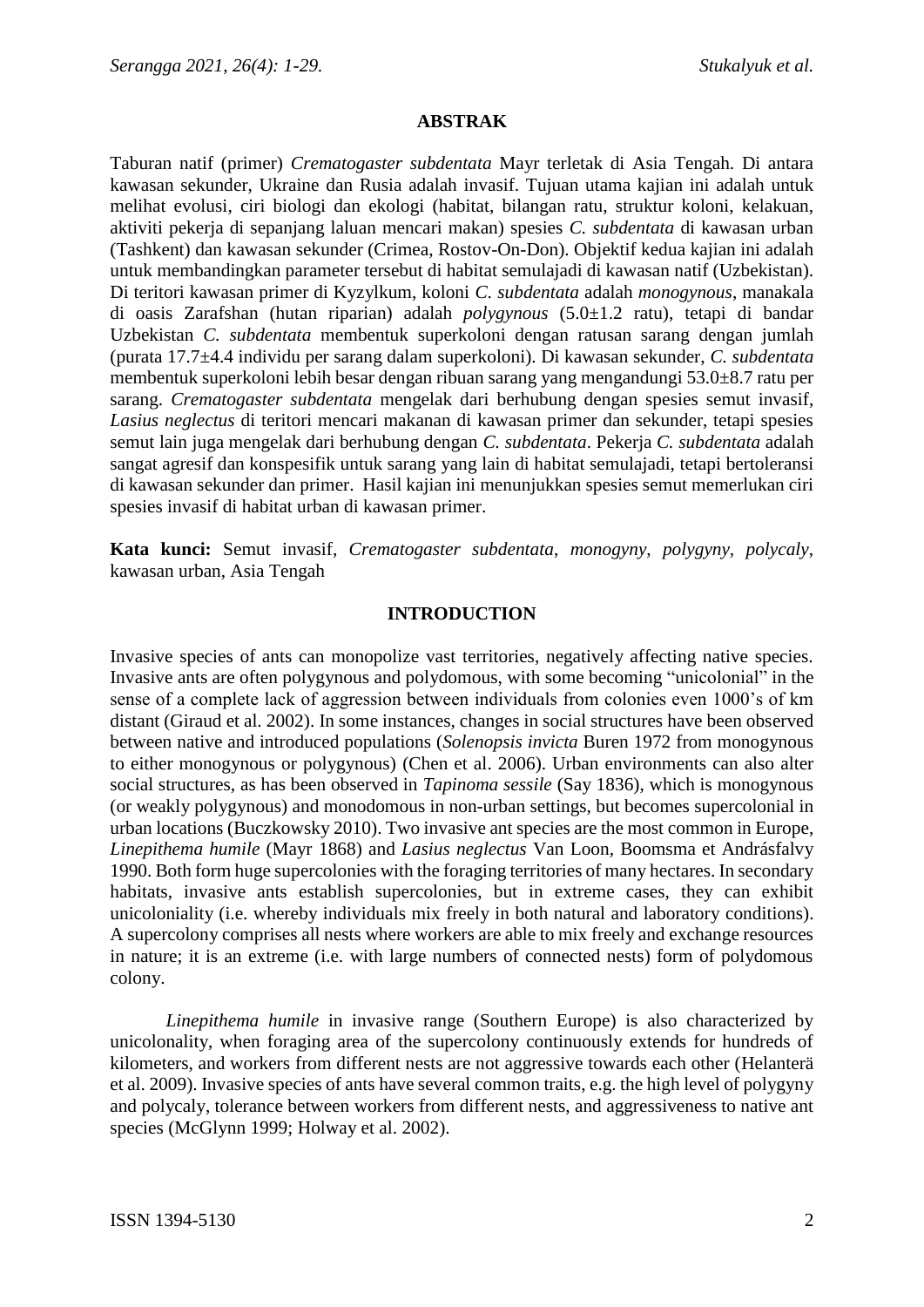Despite *Crematogaster* Lund, 1831 is one of the most speciose ant genera, in contains a very few invasive species. Fifty-two *Crematogaster* species are known from Malaysia (Bakhtiar & Maryati 2009; List of ant species from Malaysia). *Crematogaster subdentata* Mayr 1877 originates from Central Asia, and its range covers Turkmenistan, Uzbekistan, Kyrgyzstan, southern Kazakhstan, Transcaucasia, northern Iran, Afghanistan, western China, Mongolia, the Hindu Kush, Karakorum, and the northern Himalayas (Radchenko 2016). *C. subdentata* has not yet penetrated into Western Europe, but inhabits many places in Eastern Europe, including Crimea (Stukalyuk 2015), Kherson and Nikolaev (Radchenko 2016), and Rostov-On-Don, where it seems to be an invasive species. These regions are the secondary range of *C. subdentata*, where it forms supercolonies occupying up to 250 hectares in Crimea (Stukalyuk & Netsvetov 2018). *C. subdentata* may displace *L. neglectus*, which is also originated from Central Asia (Stukalyuk et al. 2020) when their colonies came into contact (Stukalyuk et al. 2021).

In the secondary range, *Crematogaster subdentata* possesses all the characteristics of invasive species, such as high level of polygyny, tolerance to workers of its own species and aggressiveness towards other ant species, and enable to form supercolonies (Stukalyuk 2015; Stukalyuk & Netsvetov 2018). Moreover, supercolonies of this species are quite resistant to various external negative influences, since there are permanent trails between the nests and brood and queens can be carried from nest to nest. Unlike *L. neglectus*, *C. subdentata* has a true nuptial flight in both native and secondary ranges, which allow its gynes disperse far away and found new nests on the periphery of maternal supercolony, which subsequently becomes a part of the supercolony. *Crematogaster subdentata* is aggressive towards the local dominant ant species, for example, *Myrmica bergi* Ruzsky, 1902 in Crimea, and is able completely eliminates its polycalic colonies (Stukalyuk & Netsvetov 2018). In contrary, *L. neglectus* prefers to surround the foraging areas of native dominant species (Paris & Espadaler 2012). Moreover, unlike other European invasive ants, *C. subdentata* is an arboreal species and may inhabit gardens and fruit orchards, where its workers actively use honeydew and protect colonies of aphids and coccids (Stukalyuk 2015).

Assessing the biology of introduced species in their natural distribution range is crucial to understand how they acquire their "invasive traits" in the secondary range. Such data are known for many ant species that have become invasive in the Old and New Worlds, e.g. *Myrmica rubra* (Linnaeus, 1758), *Linepithema humile*, *Solenopsis* species from the *invicta*  species-group and others (Radchenko & Elmes 2010; Suarez et al. 2010; Wetterer 2008; 2013; Wetterer & Radchenko, 2011). Some of these species, for example, *Solenopsis invicta* live in the primary ranges in separate nests, aggressive to conspecific workers from other colonies (Calcaterra et al. 2008). At the same time, many biological features of *C. subdentata* in the primary range are still understudied (Dlussky 1981; Dlussky et al. 1990), though its biology in some parts of the secondary range is relatively known (Stukalyuk 2015; Stukalyuk & Netsvetov 2018).

The purposes of this work were to study the evolution of the biological and ecological features (habitats, queen number, colony structure, behavior, worker's activity on foraging trails etc.) of *C. subdentata* in the urban environments (Tashkent) and secondary ranges (Crimea, Rostov-On-Don region), and to compare these features in the natural habitats in the native (Uzbekistan) range.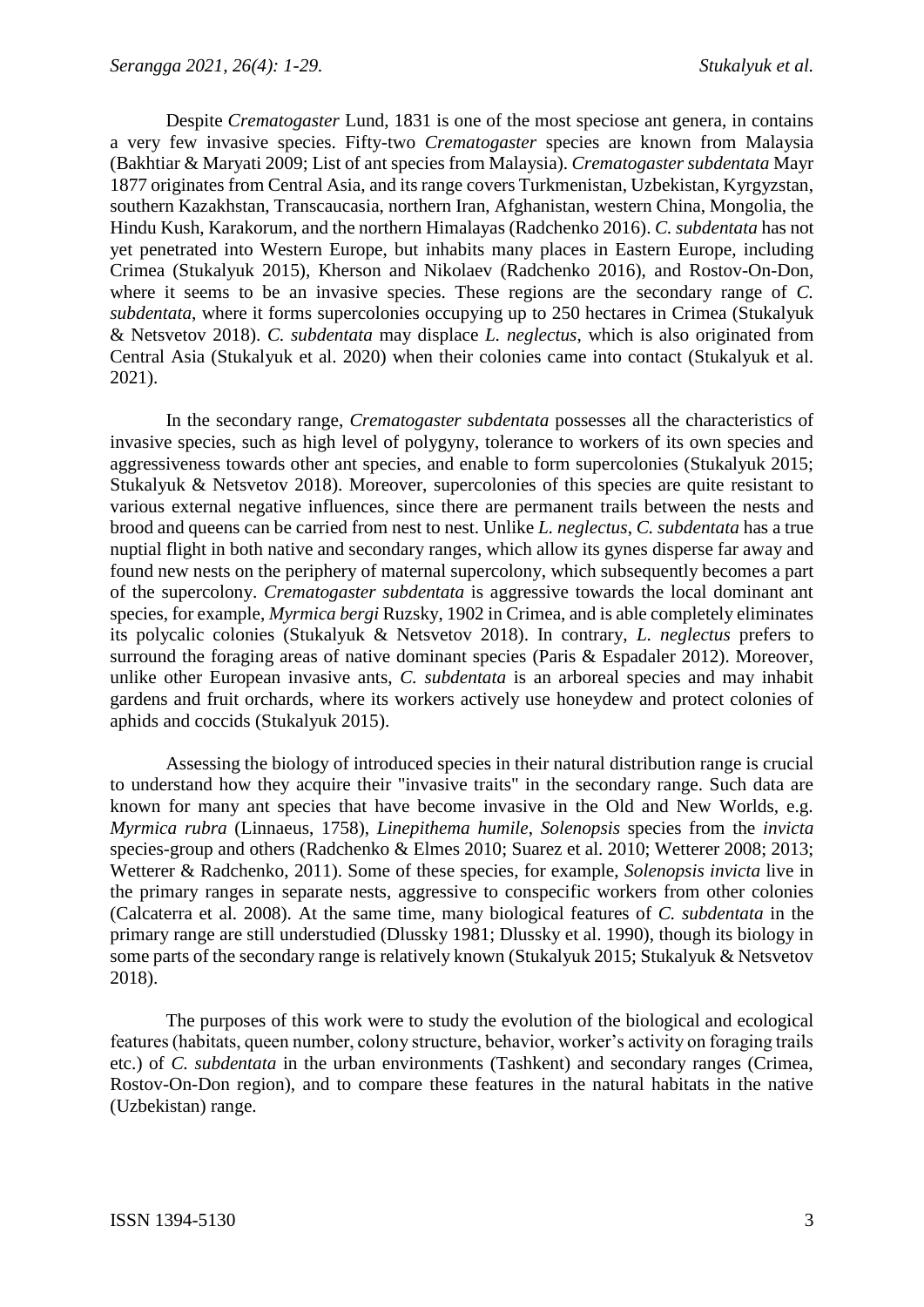#### **MATERIALS AND METHODS**

#### **Species Identification**

Besides *C. subdentata*, three more *Crematogaster* species occur in Central Asia: *C. bogojawlenskii* Ruzsky, 1905, *C. sorokini* Ruzsky, 1905 and *C. schmidti* (Mayr, 1852); the latter is known in this region only from the Kopetdagh Mts., but is common in the Caucasus and Crimea. Only one species of the *Crematogaster* genus, *C. subdentata* is present in Rostov-On-Don. Key to species identification (Dlussky et al. 1990): *Crematogaster subdentata*: Propodeum without spines or teeth, at most with blunt teeth. *C. schmidti*: propodeal spines straight and long. *C. sorokini* additionally has a narrow petiole with parallel sides. *C. bogojawlenskii*: propodeum with spines. Thus, these three species differ well from *C. subdentata*. A stereomicroscope (Olympus SZX12) and a camera (Canon EOS 5DSL) were used to identify the ant species and for taking the photo. All collected workers found in all locations were of the same species, the *Crematogaster subdentata* (Figure 1A-C).



Figure 1. Workers of *Crematogaster subdentata* from Uzbekistan (A), Rostov-On-Don (B), Crimea (C)

ISSN 1394-5130 4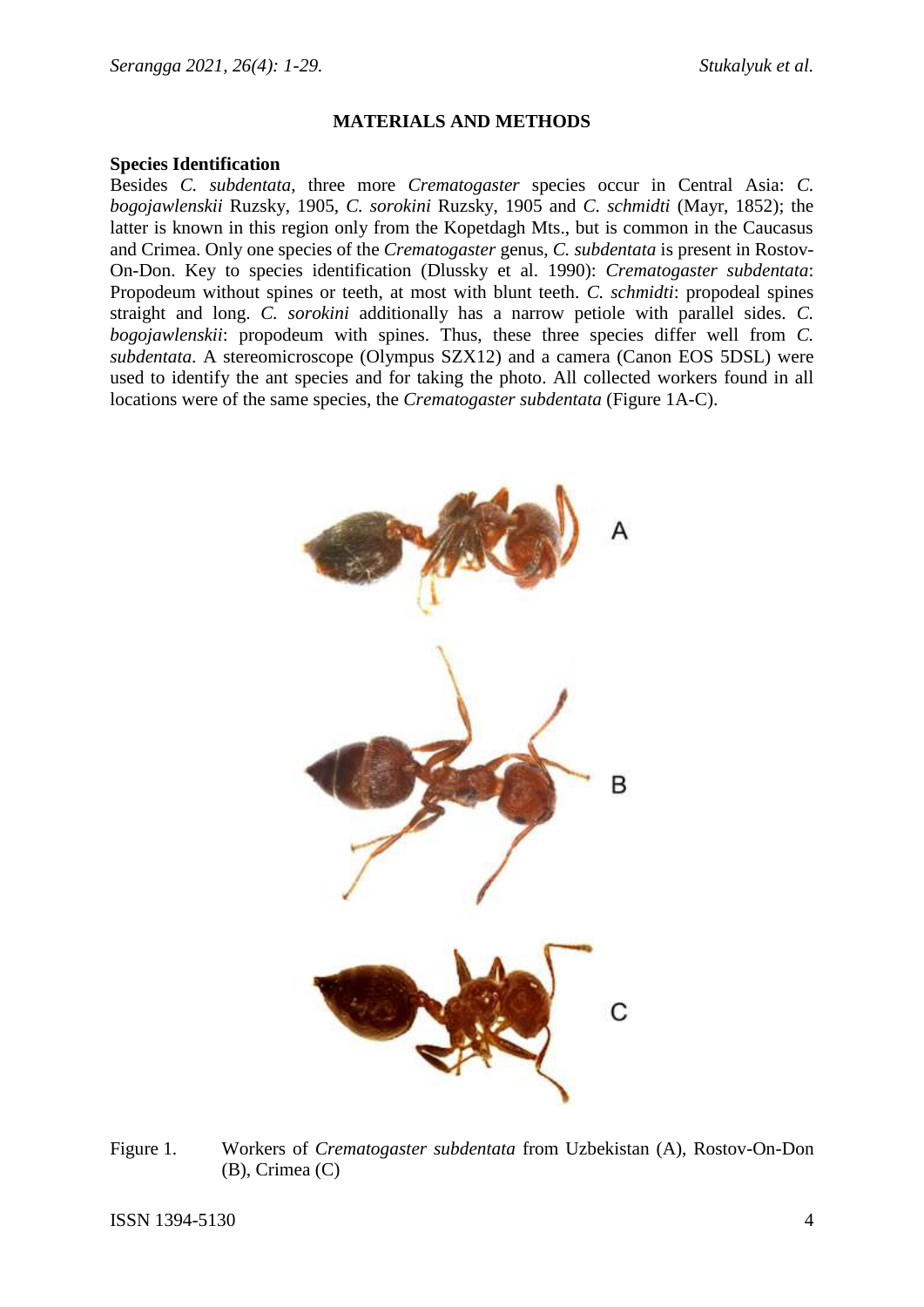# **Study Sites**

Investigations on *C*. *subdentata* in its native range were performed in Uzbekistan from July 2018 to august 2019 and comprised of six sites in natural habitats of the Kyzylkum desert and an oasis in the Zerafshan State Reserve, and eight sites in urban landscapes (Table1). Besides natural habitats, *C. subdentata* was studied in urban landscapes in Rostov-On-Don (Russia) in July-August 2018-2019, and Mykhailivka village in Crimea in June-August 2013-2014. The city of Rostov-On-Don has 14 parks and 31 public gardens with a total area of about 185 hectares. Urban forests cover an area of 3440 hectares, and the green zone occupy an area of 6160 hectares (Kozlovsky et al. 2013). The examined territory of Crimea (Mykhailivka village in Saky District, Crimea) is a residential area with gardens surrounding the buildings and trees planted along the streets (Stukalyuk & Netsvetov 2018). In Tashkent, the green area is 15.2 thousand hectares, or 35% of the total area of the city (Radkevich & Shipilova 2018). There are 20 large parks and about 100 public gardens in Tashkent. The study sites in Kyzylkum desert were oases dominated by plants of the genus *Haloxylon* and *Calligonum*. Tugai forests in Uzbekistan are floodplain gallery forests, the tree layer of which is dominated by willows (*Salix* sp.) growing along the banks of perennial rivers (Stukalyuk et al. 2021).

# **Calculation of Number of Queens in Nests**

To calculate the number of queens in colonies, 10 nests of *C. subdentata* were excavated for each study site, inside and outside of their native distribution. In the Kyzylkum desert and an oasis, nests occurred naturally near saxaul's root collar on sandy soil, which allow the queens to be unearthed and counted *in-situ* easily. In urban areas, where *C. subdentata* resided in dead trees and outbuildings between the woody construction and insulation, a nest-containing substrate was extracted and placed in a wooden container (three liters, 260 x 190 x 100 mm) and transferred in a laboratory (all ants from Crimea – in the laboratory of the department of ecological monitoring (Institute for Evolutionary Ecology of the National Academy of Sciences of Ukraine, Kyiv, Ukraine); ants, collecting in the Rostov-on-Don – in the laboratory of the Rostov Research Institute of Microbiology and Parasitology; ants, collecting in the Uzbekistan – in the laboratory of the Institute of Zoology of the Academy of Sciences of the Republic of Uzbekistan). Ants collected to the container with nests' material during on the same 1-2 days are relocated to a formicarium joined by pipes with container (pipe length 20 cm, diameter 2 cm).

## **Observation of Workers' Activity on Foraging Trails**

A total of 10 *in situ* trails in each the desert, oasis, Tashkent, Rostov-On-Don, and 30 in Crimea were investigated. Each colony was tested on one trail, and all workers on the trail were counted within two minutes of the survey. A gate was installed over the trail. The number of ants passing in both directions under the gate was counted.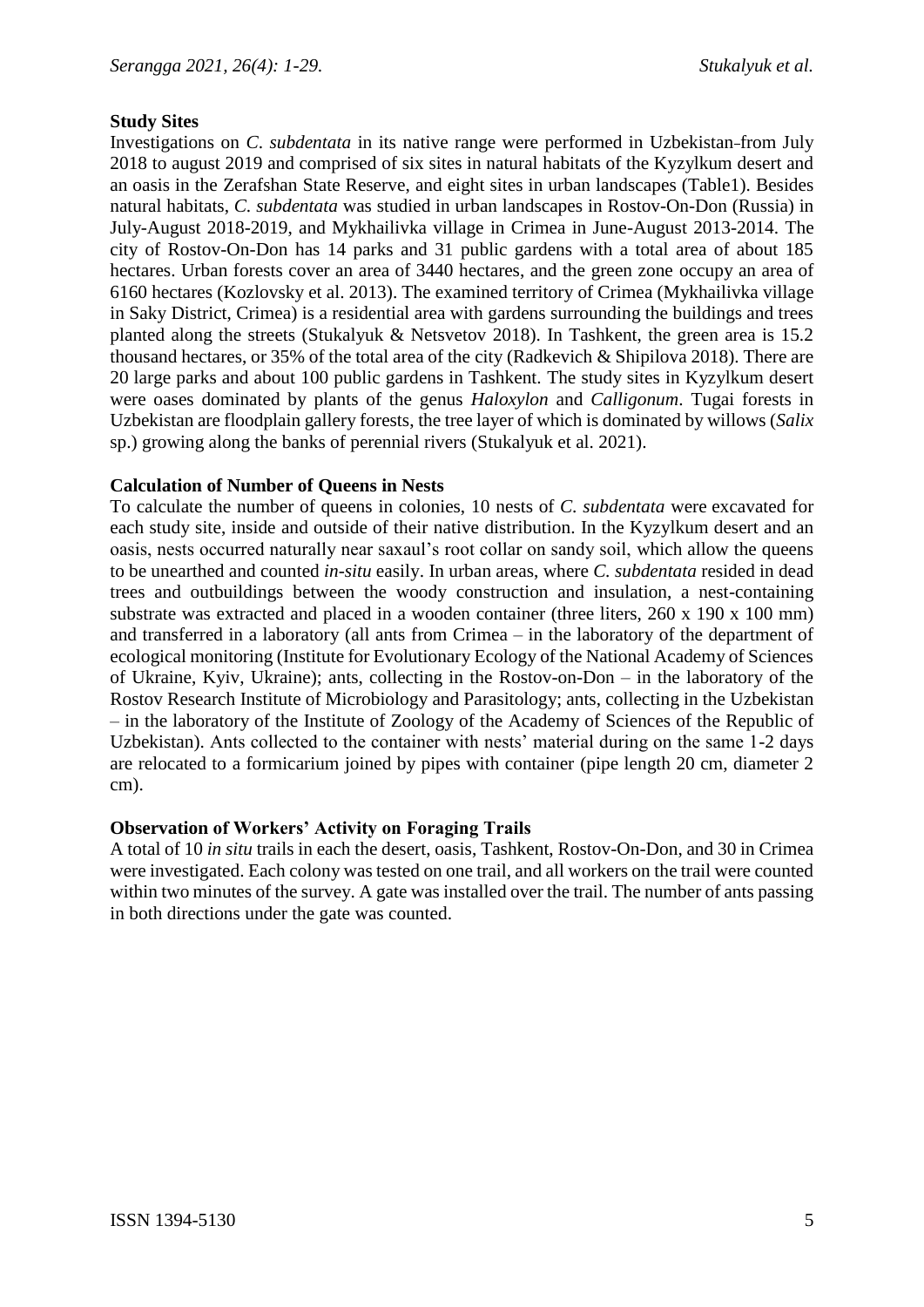|                | <b>Collection sites</b>                                                     |                             | <b>Coordinates</b>          | Altitude above sea level, | Size of the colony           | July average and maximum                                                    |
|----------------|-----------------------------------------------------------------------------|-----------------------------|-----------------------------|---------------------------|------------------------------|-----------------------------------------------------------------------------|
|                | $+$ (habitat)                                                               | <b>Northern</b><br>latitude | <b>Eastern</b><br>longitude | m                         | (number of workers per nest) | temperatures<br>$(^{\circ}C),$<br>Precipitation level (mm) **               |
|                | Namangan<br>(gardens, houses)                                               | 41° 0'5.87"                 | 71°39'55.55"                | 447                       | >1000                        | Average t: $30.1 \overline{C}$<br>Maximum t: 37.0 C<br>Precipitation: 10 mm |
| 2              | Fergana<br>(gardens, houses)                                                | 40°22'54.05"                | 71°47'12.44"                | 585                       | >1000                        | Average t: 29.0 C<br>Maximum t: 35.5 C<br>Precipitation: 10 mm              |
| $\overline{3}$ | Tashkent<br>(gardens, houses)                                               | 41°17'7.34"                 | 69°15'46.43"                | 430                       | >1000                        | Average t: 27.9 C<br>Maximum t: 34.6 C<br>Precipitation: 11 mm              |
| $\overline{4}$ | confluence of the rivers Syr<br>Darya and Chirchik*<br>(floodplain forests) | 40°54'15.66"                | 68°42'57.45"                | 253                       | 500-600                      | Average t: 25.6 C<br>Maximum t: 32.0 C<br>Precipitation: 10 mm              |
| 5              | Jizzakh<br>(gardens, houses)                                                | 40° 7'35.95"                | 67°50'18.74"                | 371                       | >1000                        | Average t: 27.4 C<br>Maximum t: 33.1 C<br>Precipitation: 4 mm               |
| 6              | Zarafshan's oasis                                                           | 39°39'57.20"                | 67°05'23.29"                | 718                       | >1000                        | Average t: $30.5 \overline{C}$<br>Maximum t: 35.7 C<br>Precipitation: 2 mm  |
|                | Karshi<br>(gardens, houses)                                                 | 38°52'47.59"                | 65°47'53.88"                | 378                       | >1000                        | Average t: 29.8 C<br>Maximum t: 36.8 C<br>Precipitation: 1 mm               |
| 8              | Guzar<br>(gardens, houses)                                                  | 38°52'47.59"                | 65°47'53.88"                | 524                       | $>1000$ :                    | Average t: 27.7 C<br>Maximum t: 34.5 C<br>Precipitation: 1 mm               |
| 9              | Baysun*<br>(woods in the foothills)                                         | 38°12'17.20"                | $67^{\circ}12'1.23"$        | 1237                      | 500                          | Average t: 24.5 C<br>Maximum t: 30.0 C<br>Precipitation: 11 mm              |
| 10             | Termez<br>(gardens, houses)                                                 | 37°13'5.29"                 | 67°17'1.58"                 | 300                       | >1000                        | Average t: 33.6 C<br>Maximum t: 40.2 C<br>Precipitation: 0 mm               |
| 11             | Zarafshan*<br>(woods in the foothills)                                      | 41°34'24.60"                | 64°10'58.79"                | 395                       | 100-200                      | Average t: 26.4 C<br>Maximum t: 33.3 C<br>Precipitation: 4 mm               |

|  | Table 1. |  |  |  |  | Collection sites of <i>Crematogaster subdentata</i> in Uzbekistan (sites 1-14), Rostov-On-Don (15) and Crimea (16) |
|--|----------|--|--|--|--|--------------------------------------------------------------------------------------------------------------------|
|--|----------|--|--|--|--|--------------------------------------------------------------------------------------------------------------------|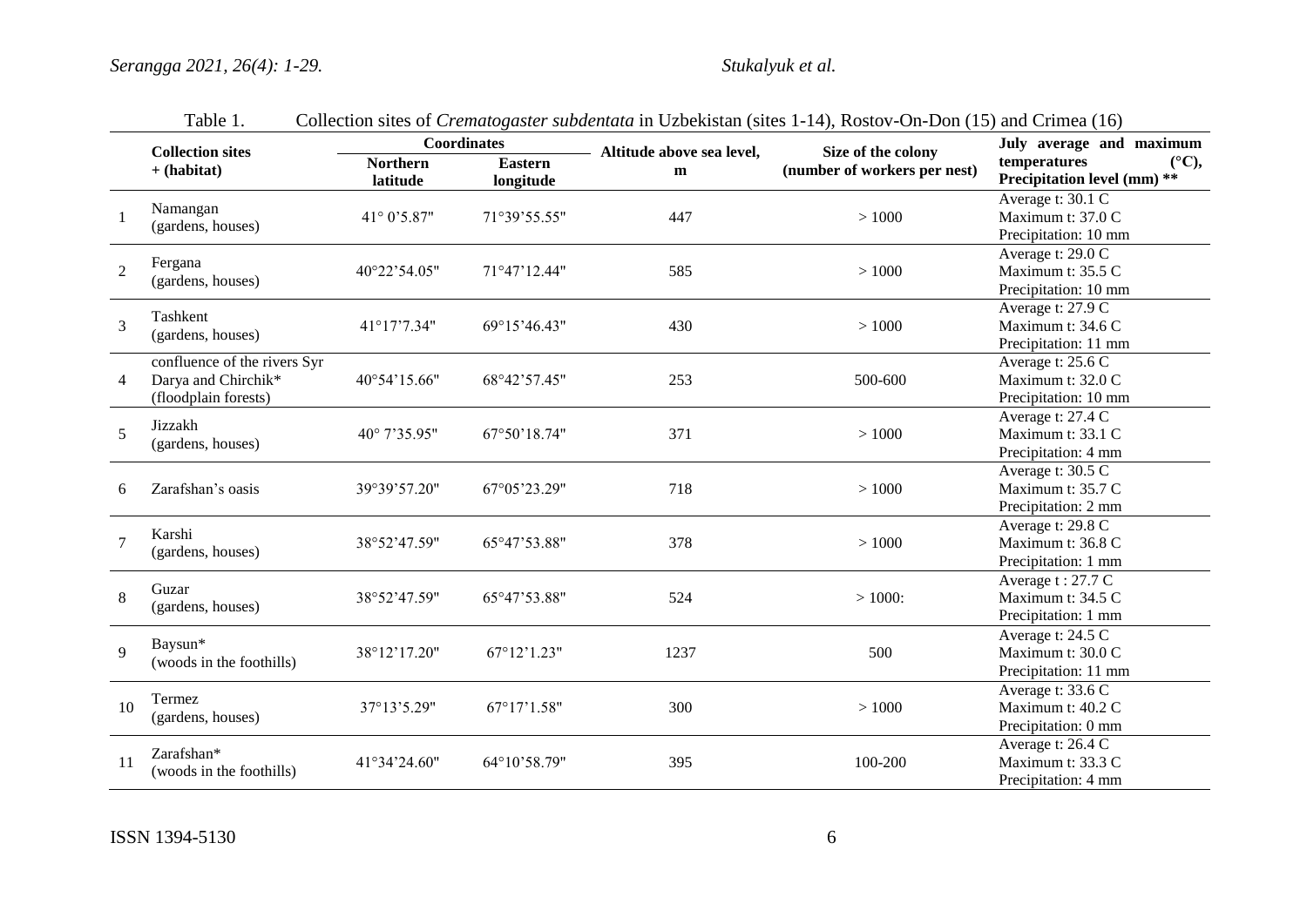*Serangga 2021, 26(4): 1-29. Stukalyuk et al.*

| 12 | Shalkar*<br>(desert, near the artificial<br>lake) | 41°57'41.64"         | 63°32'25.19" | 20              | 100-200 | Average t: 29.6 C<br>Maximum t: 34.8 C<br>Precipitation: 2 mm  |
|----|---------------------------------------------------|----------------------|--------------|-----------------|---------|----------------------------------------------------------------|
| 13 | Mullaly<br>(desert Kyzylkum)*                     | 41°55'54.34"         | 64°35'10.87" | 202             | 100-200 | Average t: 29.6 C<br>Maximum t: 34.8 C<br>Precipitation: 2 mm  |
| 14 | Urgench<br>(gardens, houses)                      | 41°36'7.76"          | 60°32'4.18"  | 97              | >1000   | Average t: 30.2 C<br>Maximum t: 36.1 C<br>Precipitation: 1 mm  |
| 15 | Rostov-On-Don<br>(gardens, houses)                | $47^{\circ}08'15.8"$ | 39°44'31.48" | 10              | >10000  | Average t: 25.0 C<br>Maximum t: 29.7 C<br>Precipitation: 40 mm |
| 16 | Mykhailivka<br>(gardens, houses)                  | $45^{\circ}06'43''$  | 33°37'00"    | $\mathbf{\tau}$ | >10000  | Average t: 24.9 C<br>Maximum t: 28.9 C<br>Precipitation: 25 mm |

\* Natural habitats;

\*\* - data from www.climate-data.org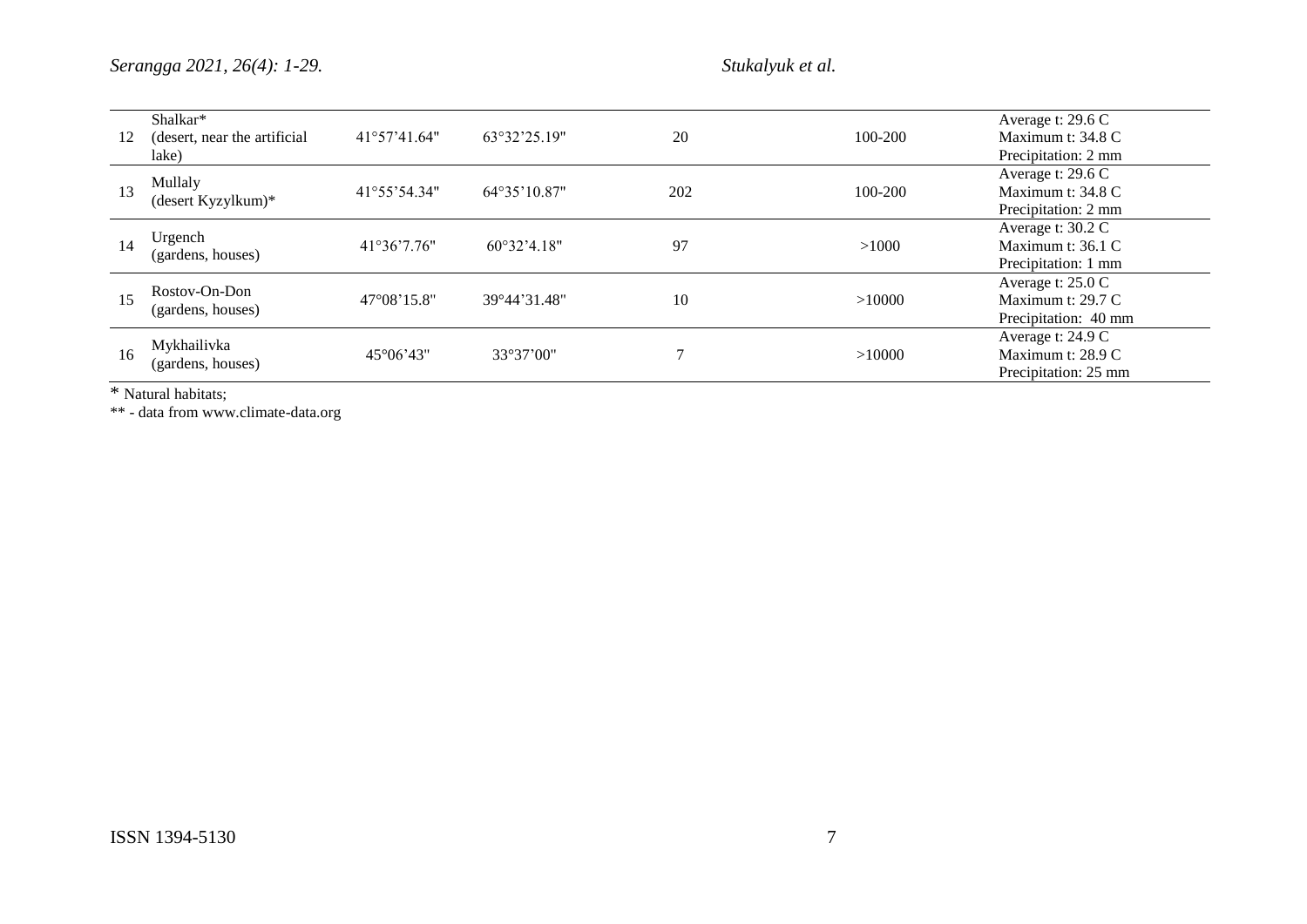# **Density Examination of Workers on Plots and Baits**

The *C. subdentata* workers' density, i.e., the mean number of individual ants per carbohydrate and protein baits was examined. Observation on baits started 30 minutes after their installation. In Central Asia, 130 examinations of each type of habitat were carried out: in the desert (10 baits), oasis (60 baits), and Tashkent Botanical Garden (60 baits). Outside the native range in Rostov-On-Don, ants were counted only on 21 protein baits (in parks). We also used earlier published data collected in Crimea (Stukalyuk & Netsvetov 2018) on 288 protein baits and 192 carbohydrate baits (Mykhailivka village, Saky district). In each site, workers of other ant species we also counted.

# **Behavior Tests**

The behavioral tests using a framework developed in earlier studies have been performed (Le Moli & Parmigiani 1981; Stukalyuk & Netsvetov 2018) to estimate intraspecific and interspecific aggression of *C. subdentata* in its natural and secondary distribution ranges. One week before trials, workers of *C. subdentata* from neighboring colonies and rival species *L. neglectus* from Tashkent and Rostov-On-Don or *M. bergi* in Crimea were collected. Authors avoid using the ants from inside colonies by collecting individuals on foraging trails or tree trunks more than one meter away from nests' entrances. Each group of workers was kept in separate containers with their original nesting materials. The conditions for maintenance and experiments were 23-25°С and 70–80% of relative humidity and corresponded to that in natural habitats in July. Prior to this trails, experimental ants were kept for a day in Petri dishes (110 x 100 x 20 mm) with a thin layer of sand and sprayed once with water to prevent drying. Five hours before the start of experiments, we fed ants with honey syrup. To enable group identification during investigations, we marked ants with a color dot of paint. The fighting boxes were made from glass and measured  $9\times9\times3$  cm and  $22\times18\times21$  cm for contests between two individuals (1:1) and two groups (5:5 and 10:10), respectively. Before the experiment, the arena was wiped with ethanol. Two groups of ants were placed on the opposite sides of a box divided by a moving barrier. Contests started after 30 min of ants' acclimation in the box and lasted for 2 min. Each worker participated in only one battle. All tests were repeated three to five times in each combination (1:1, 5:5, and 10:10 worker).

In Uzbekistan, 15 tests each were conducted in the Kyzylkum and in the Zarafshan reserve (Zarafshan's oasis) and in Tashkent. At each point 5 out of 15 tests were conducted in categories 1 to 1 worker (category A), 5 to 5 (category B), and 10 to 10 workers (category C). To compare the intraspecific aggression of *C. subdentata* from different colonies and interspecific aggression between *C. subdentata* and *L. neglectus*, authors conducted nine similar tests with the same ratio of workers. *L. neglectus* is another native species in Uzbekistan (Stukalyuk et al. 2020). In each category, 3 tests were performed.

In the secondary range (Rostov-On-Don), five tests were conducted: one test on category A, three in category B and C between workers of *C. subdentata*. For the pair *L. neglectus* vs *C. subdentata*, three tests for category A, B and C of workers of each species were carried out. For Crimea, data on interspecific aggressiveness of *C. subdentata* and the native dominant *M. bergi* are present by 30 tests, 10 in each category. Contests were recorded using video that was further examined to evaluate ants' aggression intensity. Recording began five seconds before the survey start. A video camera was placed on a tripod to capture the entire fighting box's area.

Following earlier behavioral assays (Batchelor & Brifa 2011; Wallis 1962), authors classified ants' responses into six categories: i) peaceful contact, i.e., antennation and licking,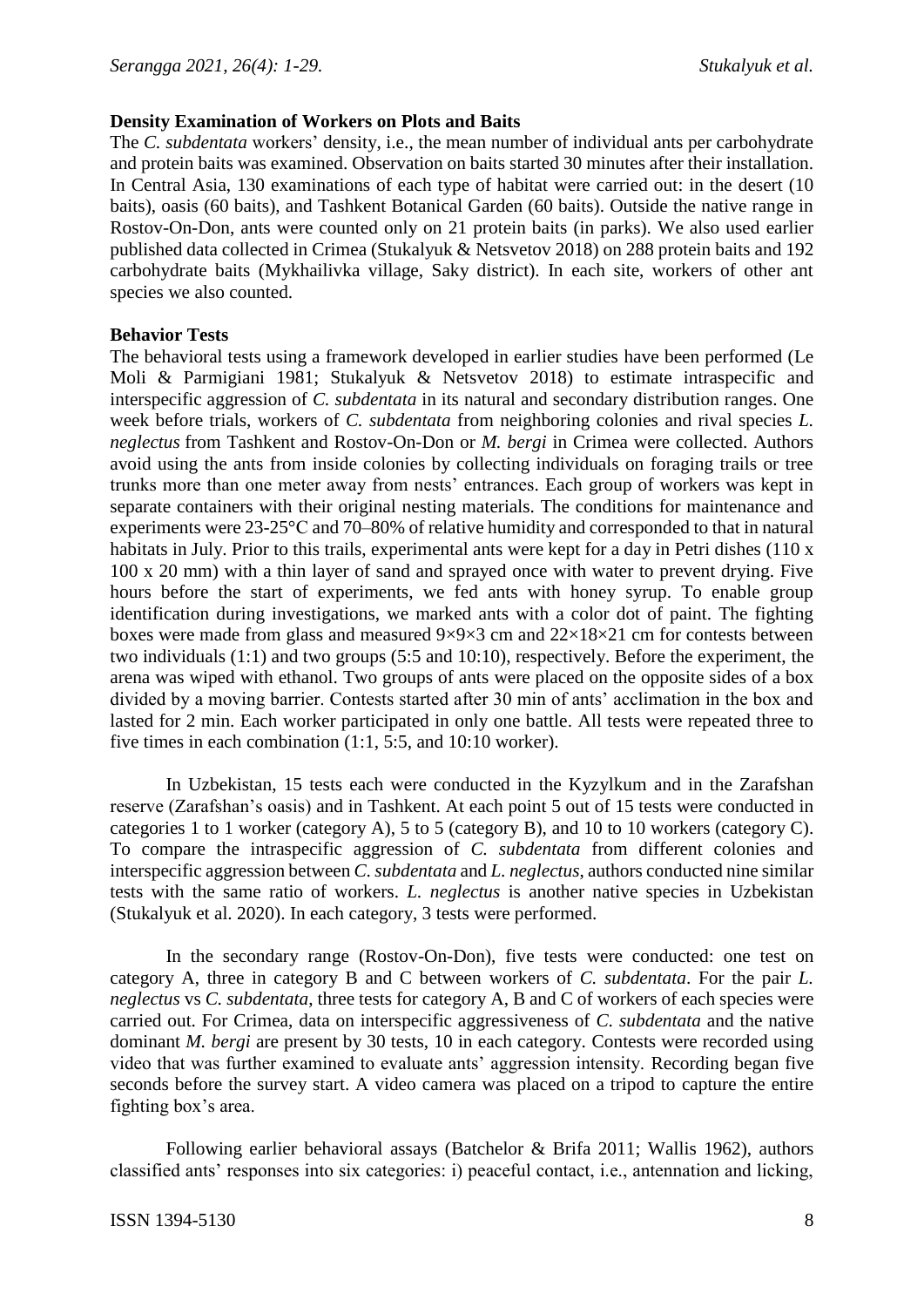ii) swoops and bounces, iii) threaten poses, i.e., mandibles opening or gaster flexion, iv) seizing or clenching an enemy's appendages using mandibles, v) digging or the attack with seizing and a locomotive behavioral element, vi) and attack using secret spraying. Additionally, counted the number of workers killed during contests. To quantify aggressive behavior, scored obtained responses and calculated Total Agonistic Index (TAI) (Batchelor & Brifa 2011). Swoops, bounces, and threats were scored 1, seizing was scored 2, attacks with or without poison secret spraying scored 3, and other responses scored zero.

# **Statistical Analysis**

Given the non-normal data distribution, we used Kruskal–Wallis test (Kruskal & Wallis 1952), a non-parametric analog of one-way analysis of variance (ANOVA), to test whether there was a difference between i) species in a number of workers on baits, ii) locations in a number of *C. subdentata* queens in nests and workers on trails, and iii) locations in TAI. The number of workers on baits was analyzed separately for each site. Kruskal–Wallis tests with significant differences followed by multiple pairwise comparisons test (Dunn 1961) with a Bonferroni adjustment. Both analyses were performed in R statistical software using the 'rstatix' package in R statistical software (R Core team 2020).

## **RESULTS**

# **Habitats of** *C. subdentata* **in the Primary Range**

*Crematogaster subdentata* occurs in Uzbekistan in various habitats at the altitudes from 20 to 1237 m above sea level (a.s.l.) (on average  $-425.5\pm79.6$  m) (Table 1, Figure 2).



Figure 2. Collection sites of *Crematogaster subdentata* in Uzbekistan. 1. Namangan city; 2. Fergana city; 3. Tashkent city; 4. Confluence of the rivers Syr Darya and Chirchik; 5. Jizzakh city; 6. Zarafshan reserve (oases); 7. Karshi city; 8. Guzar city; 9. Baysun; 10. Termez city; 11. Zarafshan city; 12. The surroundings of the Shalkar village; 13. Mullaly village; 14. Urgench city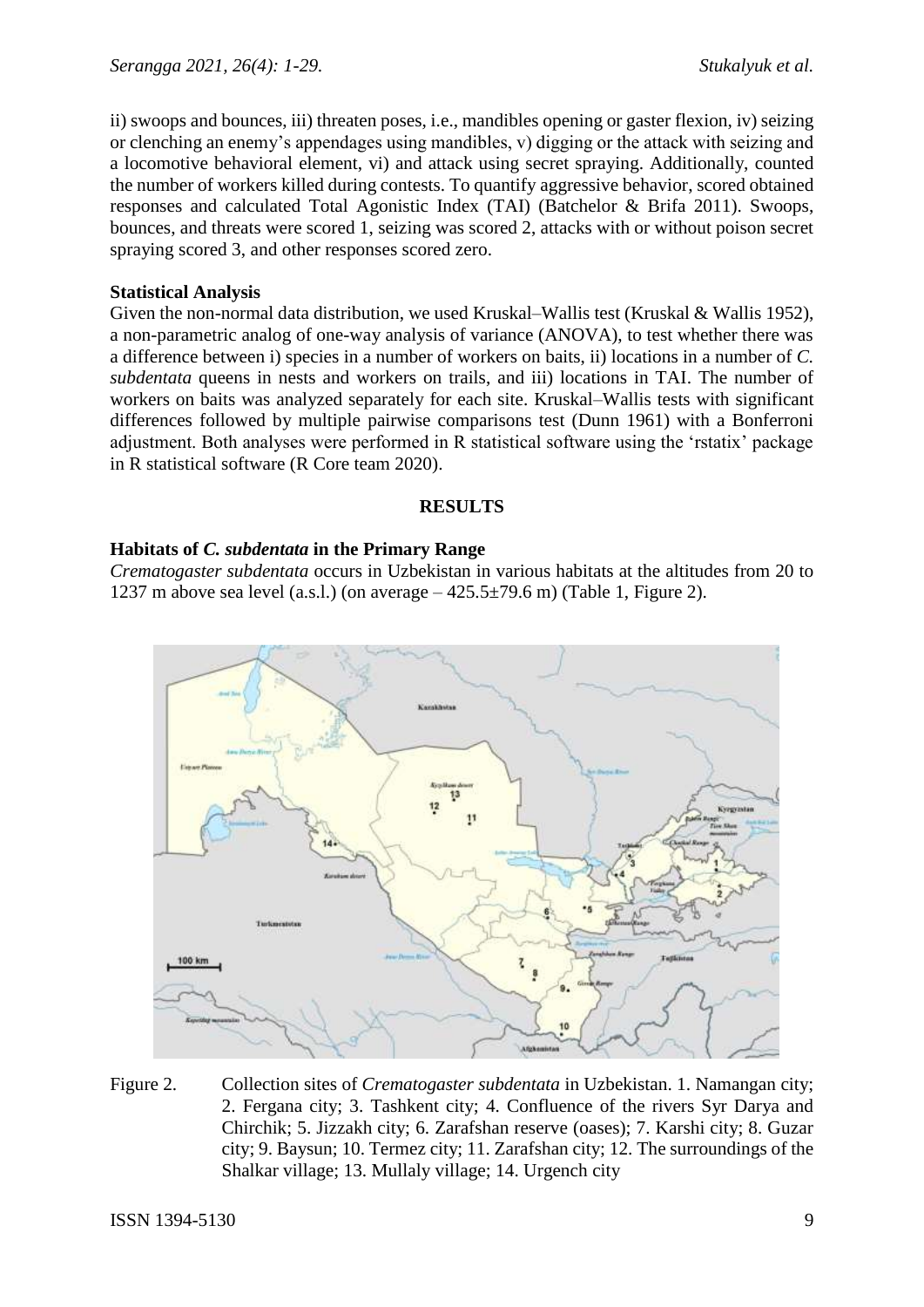In the foothills and in the Kyzylkum desert, it inhabits saxaul's thickets (*Haloxylon* sp.). Colonies of this species here are small and do not exceed 100-200 workers (Table 1). Workers do not forage on the soil surface, at most move no further than 0.2 m from the trunk of the saxaul shrub. One monocalic colony of *C. subdentata* usually occupies one plant. Authors did not observe the protective behavior of *C. subdentata* on the foraging territory towards other ant species; for example, the workers of *Tetramorium* sp. which foraged at the base of the shrub near the entrance to the *C. subdentata* nest*.*

The other natural habitat of *C. subdentata* was Zarafshan's oasis that stretches along the non-drying rivers of Central Asia (Amu-Darya, Ili, Syr-Darya). The colonies of *C. subdentata* here are much bigger and contain up to 1000 workers (Table 1). Foraging trails can pass on the soil surface, and workers of *C. subdentata* are aggressive both towards other ant species and conspecific workers from other colonies. Moreover, its colonies in these habitats are polycalic, with one central and several auxiliary nests (so-called level of simple polycaly).

*Crematogaster subdentata* reaches its maximum level of sociality in Uzbekistan cities (Tashkent, Urgench, etc.), where number of workers in colonies starts from 10 thousand in single nest. It forms here supercolonies of hundreds of nests connected by a developed network of trails. Supercolonies comprise from hundreds of thousands to millions of workers and use foraging territories occupying areas of up to  $800 \text{ m}^2$ . From data in Table 1, it can be seen that *C.subdentata* forms larger colonies (with more than 1000 workers per nest) in urban conditions, regardless of the level of precipitation or temperature. In addition, the July average and maximum temperatures recorded in the secondary habitats (in the Crimea and in the Rostovon-Don) are slightly lower than in Uzbekistan, but the level of precipitation is higher. Such conditions along with an abundance of trees in Rostov-On-Don and Crimea facilitated the successful spatial expansion of the *C. subdentata* colonies.

The main eight supercolonies of *C. subdentata* found in Crimea cover an area of 34.2 hectares, the remaining single monocalic and small polycalic colonies occupy an area of more than 200 hectares in Mykhailivka village, Crimea (Figure 3).



Figure 3. Locations and area (in hectares, ha) covered by 8 supercolonies of *C. subdentata* in Crimea (Mykhailivka village, Saky District): 1.  $66.920 \text{ m}^2 (6.6 \text{ ha})$ ; 2.  $105.900$  $m<sup>2</sup>$  (10.6 ha); 3. 95.025 m<sup>2</sup> (9.5 ha); 4. 48.500 m<sup>2</sup> (4.8 ha); 5. 10.800 m<sup>2</sup> (1 ha); 6. 8810 m<sup>2</sup> (0.8 ha); 7. 6500 m<sup>2</sup> (0.6 ha); 8. 3000 m<sup>2</sup> (0.34 ha). Total area covered was  $342.455 \text{ m}^2 (34.2 \text{ ha})$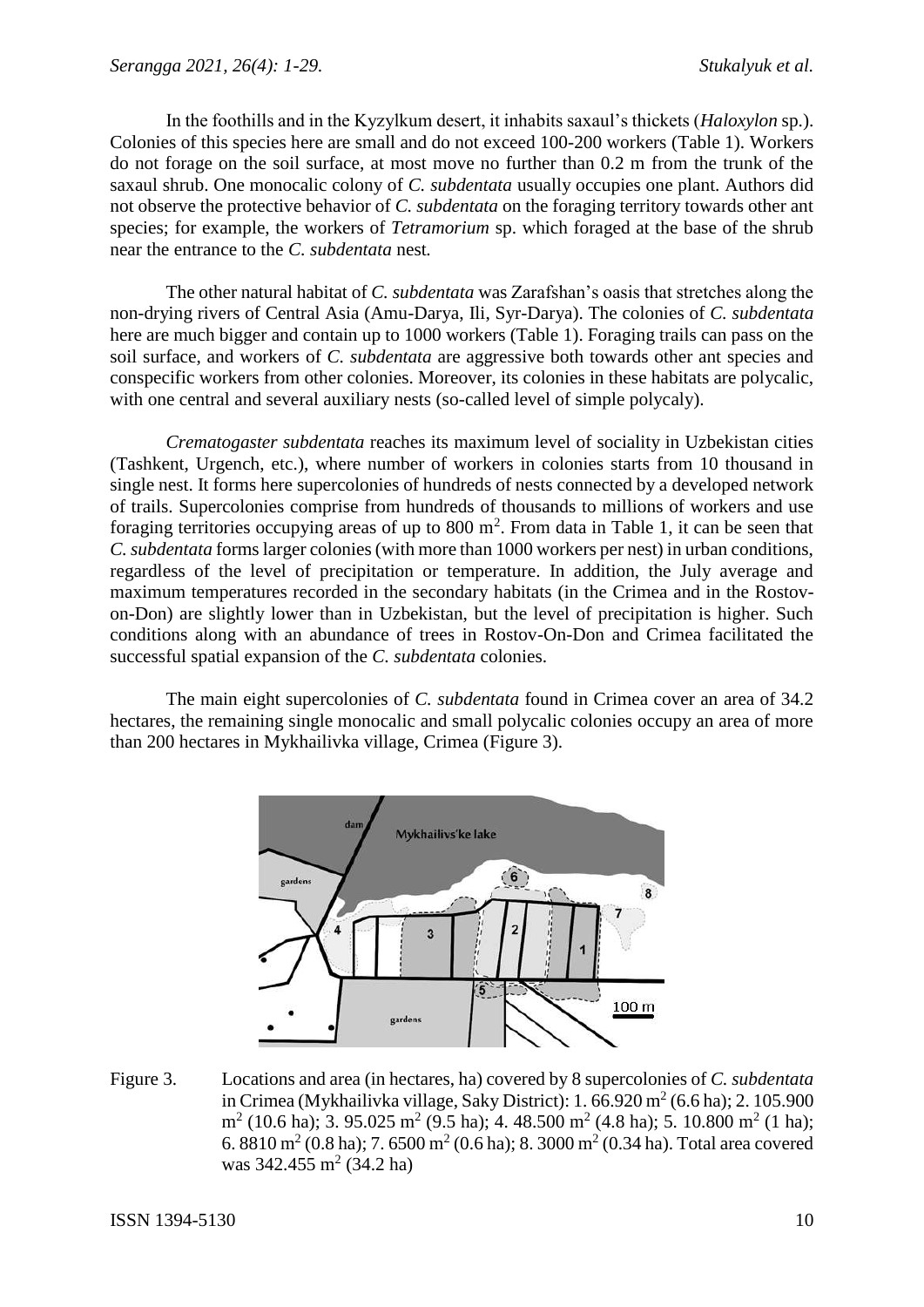Supercolonies cover areas of variable sizes (from 0.3 hectares to 10.6 hectares) depending on the possibility that polycalic colonies can build connections within the area. Typically, these connections are roads that run along gas pipelines and adjoining tree branches over natural obstacles (such as highways, streets, and ditches). After 14 years of invasion (which began in early 2000s), *C. subdentata* has occupied vast areas of more than 270 hectares.

The situation in the primary area (Tashkent) and in the secondary area (Rostov-on-Don), where the invasion of *C. subdentata* has been taking place for a relatively long time (more than 40 years), is fundamentally different from that in Crimea. In Tashkent, for instance, there were 4 supercolonies detected, which occupied areas from 1 to 3.3  $\text{km}^2$ , ten times larger than those in Crimea (Figure 4).



Figure 4. Locations and area (in  $km^2$ ) covered by 4 supercolonies of *C. subdentata* in Tashkent. Total area covered was 11.34 km<sup>2</sup>

Perhaps, such supercolonies resulted from the merger of several smaller supercolonies that were able to build trails between the colonies. The cities of Tashkent and Rostov-On-Don have dozens of parks and gardens, the conditions in which are similar to those in oases and Tugai forests, where *C. subdentata* colonies reach their maximum sizes possible. Apparently, the natural conditions in Rostov-On-Don turned out to be more favorable for the *C. subdentata* supercolonies to grow than those in Tashkent, as evidenced by their 7-10 times larger sizes. The nests and trails built by ants of this species were seen along the entire length of the traversed routes. Moreover, they were interconnected (Figure 5).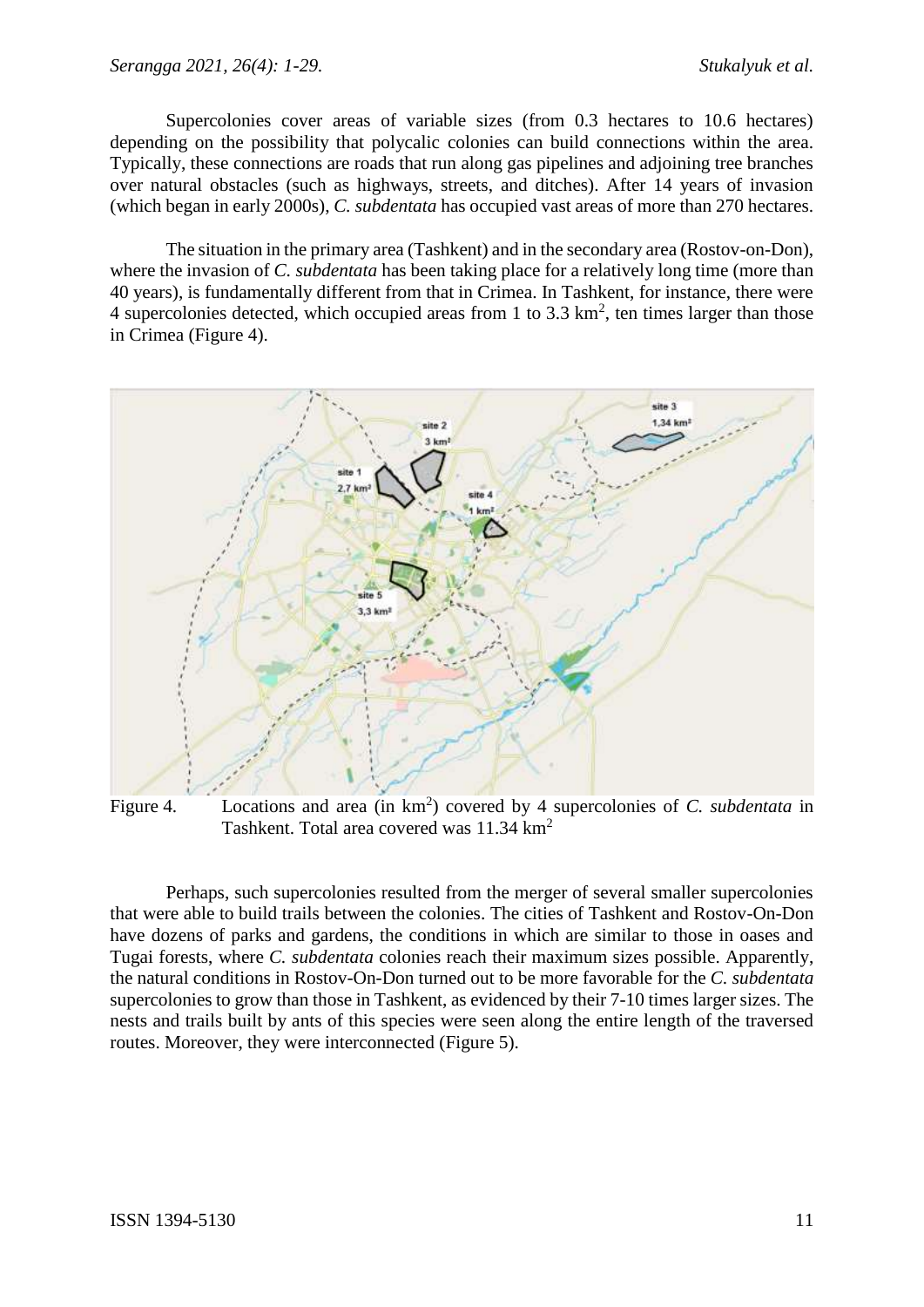

Figure 5. Locations and area (in  $km^2$ ) covered by 4 supercolonies of *C. subdentata* in Rostov-On-Don. Total area covered was  $45.6 \text{ km}^2$ 

# **Number of Queens per Nest and Workers on Foraging Trails**

As mentioned above, the colonies of *C. subdentata* in the Kyzylkum desert are monocalic and strictly monogynous, and the activity of workers on the trails is also minimal due to the small size of the colonies (Table 2). Kruskal-Wallis test revealed a significant difference in both the number of queens in nests and foragers' activity, i.e., the number of foragers on a trail per 2 minutes for studied locations (Figure 6; Table 3).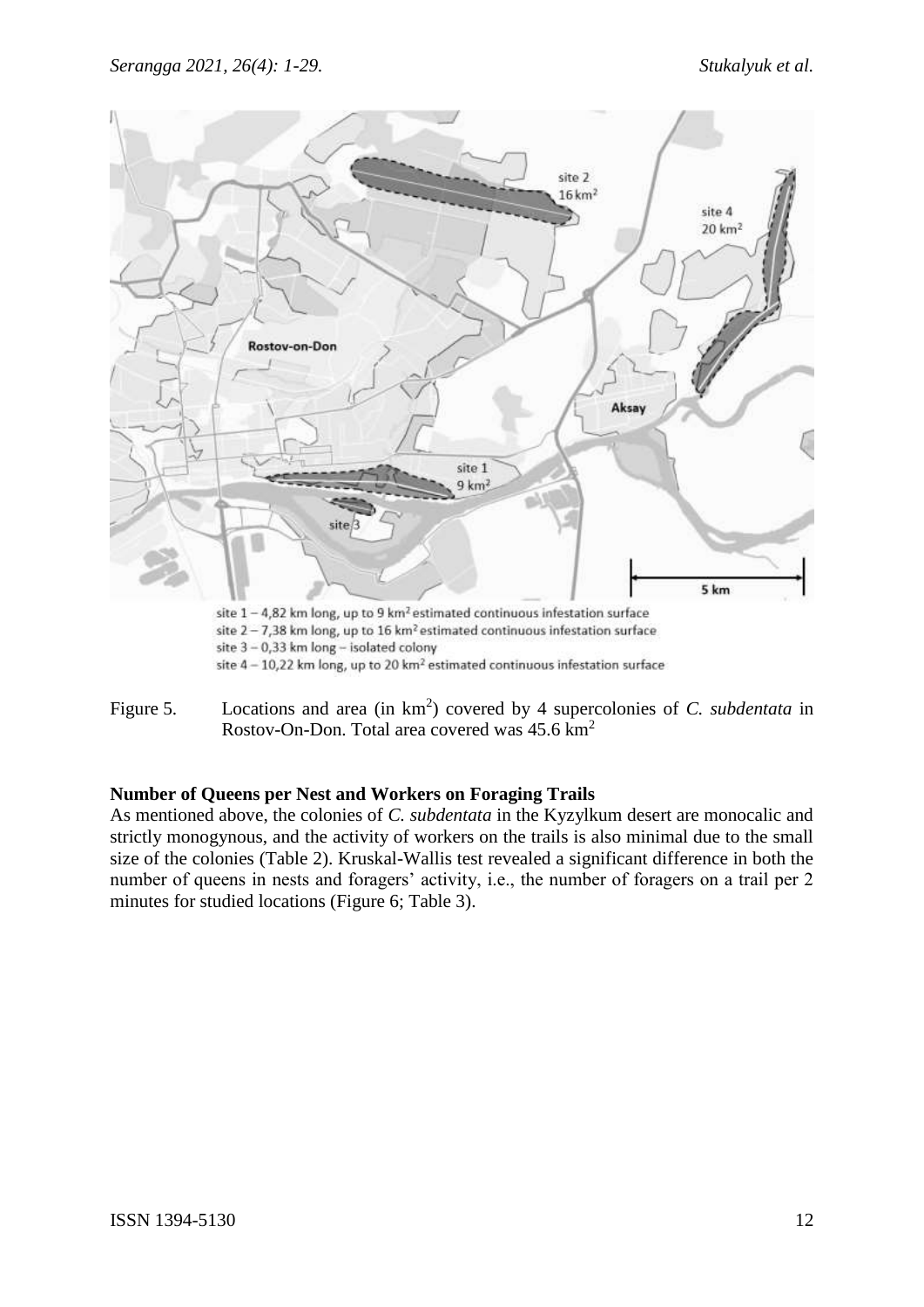

Figure 6. Mean number (±SE) of queens of *C. subdentata* per nest (total 10 nests per location) and average number of foragers on trails (n/2 min) in different collection sites of primary and secondary range

In the Kyzylkum desert, colonies of *C. subdentata* were monocalic, strictly monogynous, and small-sized with the low foragers' activity on trails (20.0±5.4). In Zarafshan's oasis, providing benign local conditions for *C. subdentata*, polycalic and polygynous colonies had 5 $\pm$ 1.2 queens per colony and 52.0 $\pm$ 6.6 foragers' activity on average, although these did not differ significantly from those in the Kyzylkum in the pairwise test (Table 4). In Tashkent city, polycalic colonies joined in supercolonies with 17.7±4.4 queens per nest and 81.0±6.1 foragers on trails per 2 minutes on average that were significantly higher than those detected in the Kyzylkum. In secondary range in urban city of Rostov-on Don and in Crimea, supercolonies had  $39.8\pm13.4$  and  $53.0\pm8.7$  queens per nest with  $136.2\pm11.7$  and  $260.2\pm27.9$  foragers on trails per 2 minutes, respectively.

## **Density of Workers of** *C. subdentata* **on Baits**

The most numerous ants' species coexisting with *C. subdentata* were *M. bergi* and *Tetramorium caespitum* (Linnaeus, 1758) in Crimea, *T. caespitum* and *L. neglectus* in Rostov-On-Don and Tashkent, and *Tetramorium armatum* Santschi, 1927 and *Plagiolepis pallescens* Forel, 1889 in Kyzylkum desert (Figure 7).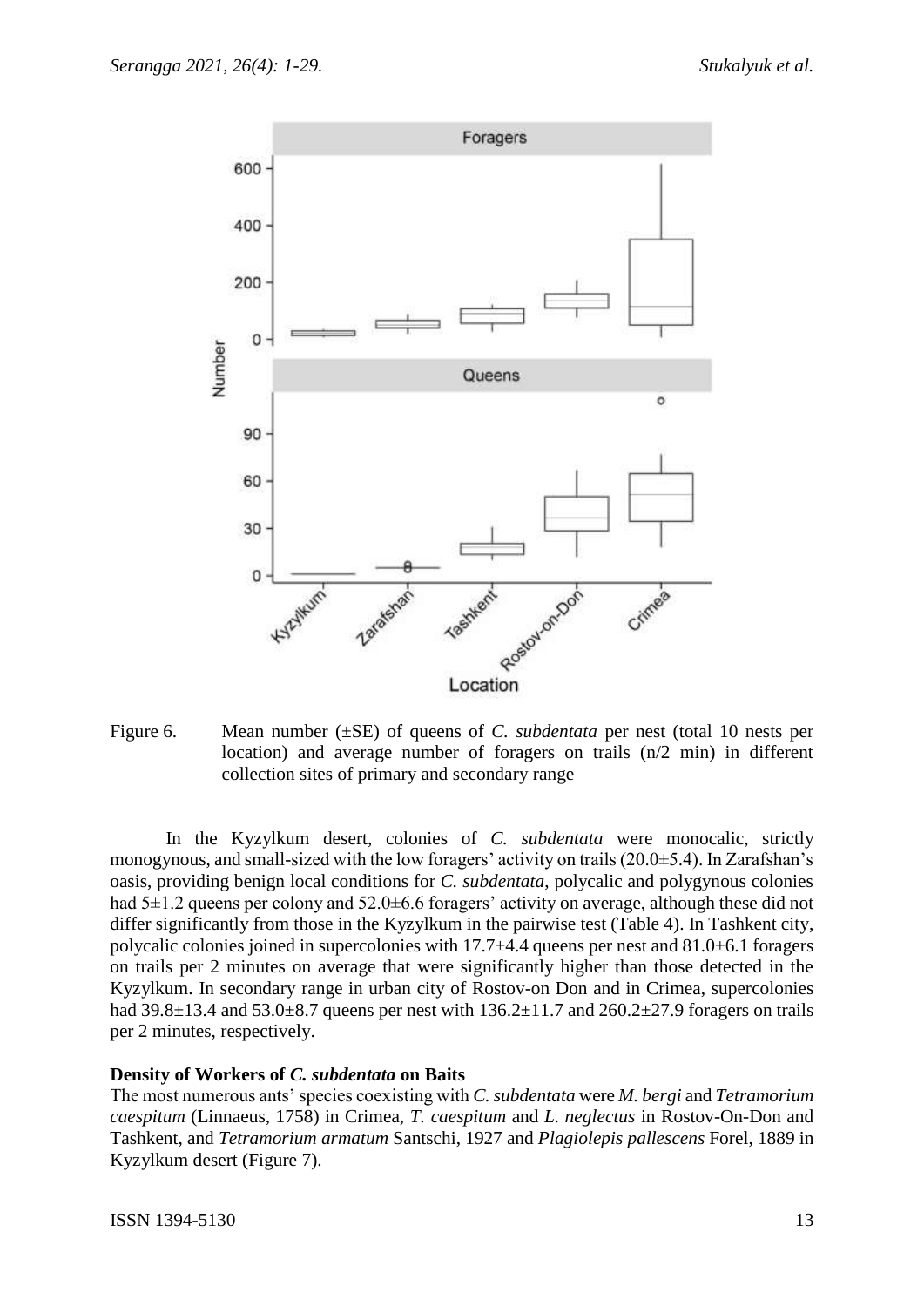

Figure 7. Mean number  $(\pm SE)$  of foragers on the protein baits in the Kyzylkum and the Zarafshan oases, Tashkent city, Rostov-On-Don city, and the Crimean Peninsula\*. In the box-and-whisker plots, the lower and upper hinges indicate the 25th and 75th percentiles, the horizontal lines denote the median values, the whiskers extend from the hinges to the largest and smallest values within the 1.5 inter-quartile range, and the points indicate outliers. The short results of Kruskal-Wallis (KW) test is present in annotations. The significant results of Dunn's pair-wise test for *C. subdentata* are presented by horizontal brackets with asterisks

In total, four ant species coexisted with *C. subdentata,* were found in the Kyzylkum desert in Uzbekistan (Table 4). In the Zarafshan's oasis we found only *C. subdentata* as other species of ants avoided its foraging territory. Three species occurred with *C. subdentata* in Tashkent, seven species – in Rostov-On-Don, and 12 species – in Crimea (Table 5; Figure 7).

| $1$ and $2$ . | (average number of workers per bait/two minutes) | Auchdance of bans by anis in the primary and secondary ranges of C. <i>subdentana</i> |
|---------------|--------------------------------------------------|---------------------------------------------------------------------------------------|
| Location      | <b>Habitat</b>                                   | Species of ants and average number of<br>workers on protein baits                     |
| Uzbekistan    | Desert Kyzylkum                                  | Crematogaster subdentata $(27.5 \pm 5.2)$                                             |
|               |                                                  | Plagiolepis pallescens $(10.0 \pm 10.0)$                                              |
|               |                                                  | Tetramorium armatum $(5.1 \pm 5.1)$                                                   |
|               |                                                  | Tetramorium shneideri $(1.4\pm1.4)$                                                   |
|               |                                                  | Cataglyphis setipes $(0.3\pm0.3)$ .                                                   |
|               | Tugai forests, Zarafshan's oasis                 | Crematogaster subdentata (38.4 $\pm$ 4.4)                                             |

|          | (average number of workers per bait/two minutes)                                 |
|----------|----------------------------------------------------------------------------------|
| Table 2. | Attendance of baits by ants in the primary and secondary ranges of C. subdentata |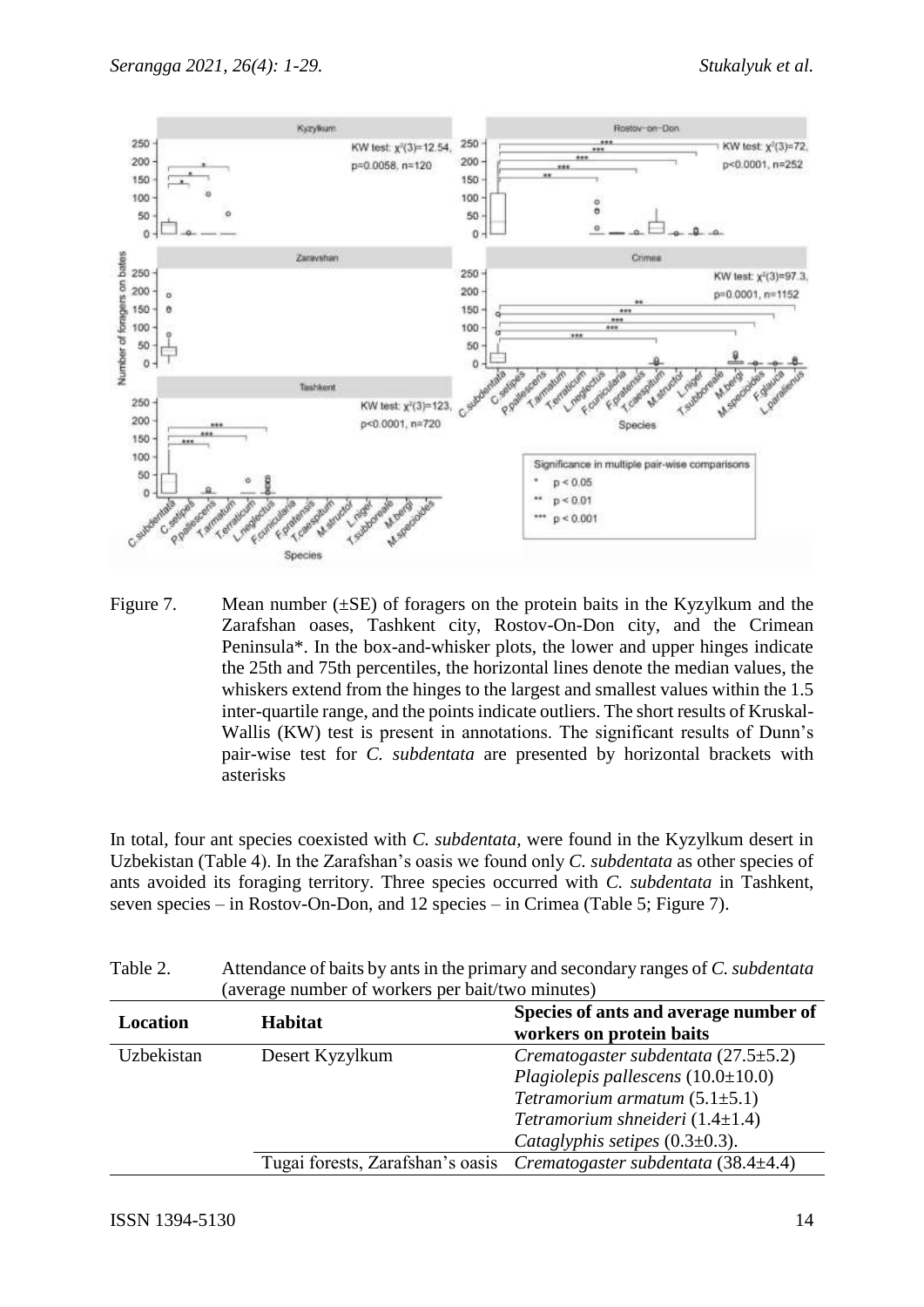|               | Tashkent, Botanical garden | Crematogastersubdentata $(32.5\pm3.9)$     |
|---------------|----------------------------|--------------------------------------------|
|               |                            | Lasius neglectus $(3.1\pm1.2)$             |
|               |                            | Plagiolepis pallescens $(0.25\pm0.18)$     |
|               |                            | Tapinoma erraticum $(0.58\pm0.58)$ .       |
| Rostov-on-Don | Parks, forest belt         | Crematogaster subdentata $(60.5 \pm 14.1)$ |
|               |                            | Lasius neglectus $(11.0\pm5.6)$            |
|               |                            | Formica cunicularia $(1.7\pm0.4)$          |
|               |                            | Formica pratensis $(0.2\pm0.2)$            |
|               |                            | Tetramorium caespitum $(20.8\pm4.5)$       |
|               |                            | Messor structor $(0.04\pm0.04)$            |
|               |                            | Lasius niger $(1.6 \pm 0.8)$               |
|               |                            | Tapinoma subboreale $(0.2\pm0.2)$ .        |
| Crimea,       | Gardens, alleys            | Crematogaster subdentata $(28.9 \pm 2.1)$  |
| Mykhailivka * |                            | Myrmica bergi $(12.3 \pm 1.6)$             |
|               |                            | Tetramorium caespitum $(5.9 \pm 3.2)$ .    |

Table 3. Results of Kruskal-Wallis tests for number of foragers on trails per 2 minute and number of queens per nests (significant results are bolded)

| Feature            | <b>Observations</b> | Chi-square | DF | <i>P</i> -value |
|--------------------|---------------------|------------|----|-----------------|
| Number of foragers |                     | 25.8       |    | $<\!\!0.001$    |
| Number of queens   | 50                  | 43.3       |    | $<\!\!0.001$    |

Table 4. Results of the multiple pairwise comparisons using Dunn's test for number of foragers on trails per 2 minute and number of queens per nest among studied sites

|               |               | <b>Number of foragers</b> |         | <b>Number of queens</b> |         |  |
|---------------|---------------|---------------------------|---------|-------------------------|---------|--|
| Group1        | Group2        | Z                         | P-value |                         | P-value |  |
| Kyzylkum      | Zaravshan     | 1.69                      | 0.917   | 1.54                    |         |  |
| Kyzylkum      | Tashkent      | 2.83                      | 0.047   | 3.34                    | 0.0084  |  |
| Kyzylkum      | Rostov-on-Don | 4.30                      | < 0.001 | 5.01                    | < 0.001 |  |
| Kyzylkum      | Crimea        | 4.32                      | < 0.001 | 5.53                    | < 0.001 |  |
| Zaravshan     | Tashkent      | 1.14                      |         | 1.80                    | 0.725   |  |
| Zaravshan     | Rostov-on-Don | 2.61                      | 0.091   | 3.47                    | 0.0052  |  |
| Zaravshan     | Crimea        | 2.25                      | 0.245   | 3.99                    | 0.0007  |  |
| Tashkent      | Rostov-on-Don | 1.47                      |         | 1.67                    | 0.944   |  |
| Tashkent      | Crimea        | 0.85                      |         | 2.19                    | 0.286   |  |
| Rostov-on-Don | Crimea        | $-0.94$                   |         | 051                     |         |  |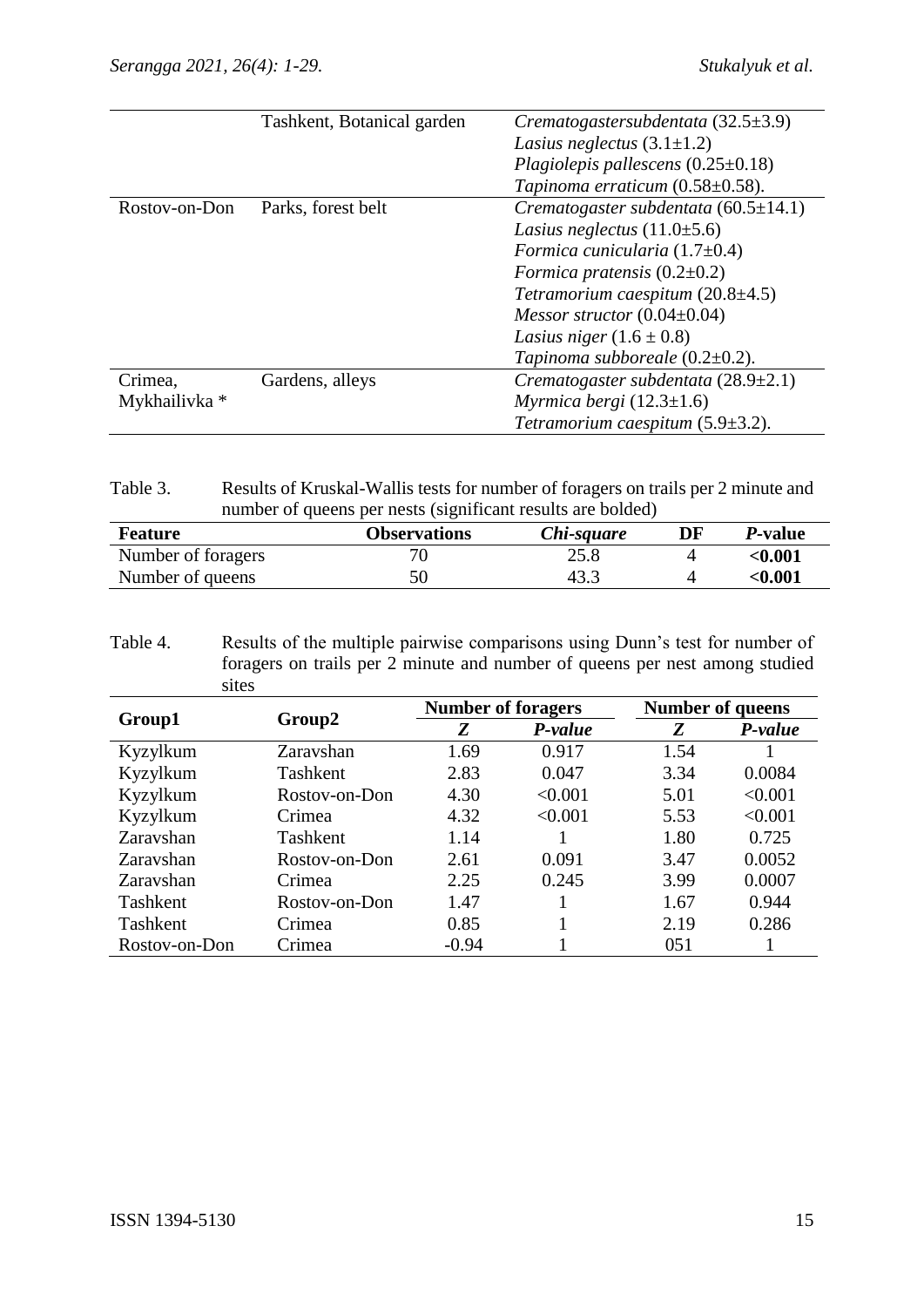| <b>Response scores</b> |                  |                 |                         |                                    |                |                  |                |                 |
|------------------------|------------------|-----------------|-------------------------|------------------------------------|----------------|------------------|----------------|-----------------|
| Location               | $\mathbf{1}$     | $\overline{2}$  | $\overline{\mathbf{3}}$ | 4                                  | 5              | 6                | $\overline{7}$ | 8               |
|                        |                  |                 |                         | Assay $1\times1$ , intraspecific   |                |                  |                |                 |
| Kyzylkum               | $0.4 \pm 0.24$   | $0.8 \pm 0.37$  | $1 \pm 0.32$            | $0.2+0.2$                          | $0.2 \pm 0.2$  | $0.4 \pm 0.24$   | <b>NA</b>      | $0.2 \pm 0.2$   |
| Zarafshan              | $1.2 \pm 0.2$    | $1.4 \pm 0.24$  | $1.6 \pm 0.24$          | $0.6 \pm 0.24$                     | $0.4 \pm 0.24$ | $1.0 \pm 0.32$   | <b>NA</b>      | $1.2 \pm 0.2$   |
| Tashkent               | $0.2 + 0.2$      | $\overline{0}$  | $\theta$                | 0                                  | $\theta$       | $\overline{0}$   | $\mathbf{0}$   | $0.6 \pm 0.24$  |
| Rostov-on-Don          | $\Omega$         | 0               | $\Omega$                | 0                                  | $\Omega$       | $\Omega$         | <b>NA</b>      | $1.4 \pm 0.24$  |
| Crimea                 | $\overline{0}$   | $\overline{0}$  | $\theta$                | 0                                  | $\theta$       | $\overline{0}$   | <b>NA</b>      | $1.2 + 0.2$     |
|                        |                  |                 |                         | Assay 5X5, intraspecific           |                |                  |                |                 |
| Kyzylkum               | $1.6 \pm 0.51$   | $5.6 \pm 0.68$  | $1.8 \pm 0.37$          | $0.2 \pm 0.2$                      | $0.2 + 0.2$    | $4.8 \pm 0.37$   | <b>NA</b>      | $1.6 \pm 0.51$  |
| Zarafshan              | $3.4 \pm 0.4$    | $5 \pm 0.55$    | $3.6 \pm 0.4$           | $1.4 \pm 0.4$                      | $7.2 \pm 0.37$ | $7.2 \pm 0.8$    | <b>NA</b>      | $3.8 \pm 0.66$  |
| Tashkent               | $1.2 \pm 0.2$    | 0               | $\Omega$                | 0                                  | $\Omega$       | $\overline{0}$   | $\overline{0}$ | $3.6 \pm 0.68$  |
| Rostov-on-Don          | $0.3 \pm 0.33$   | $\theta$        | $\Omega$                | 0                                  | $\Omega$       | $\overline{0}$   | <b>NA</b>      | $5 + 1.15$      |
| Crimea                 | $\boldsymbol{0}$ | $\overline{0}$  | $\theta$                | 0                                  | $\theta$       | $\boldsymbol{0}$ | NA             | $6.4 \pm 0.51$  |
|                        |                  |                 |                         | Assay 10X10, intraspecific         |                |                  |                |                 |
| Kyzylkum               | $4.4 \pm 0.4$    | $11 \pm 0.84$   | $4.2 \pm 0.49$          | $2.4 \pm 0.24$                     | $2.6 \pm 0.24$ | $8.4 \pm 0.4$    | <b>NA</b>      | $5.6 \pm 0.75$  |
| Zarafshan              | $6.4 \pm 0.4$    | $13 \pm 1.3$    | $6.4 \pm 0.68$          | $2.4 \pm 0.51$                     | $9 + 0.71$     | $10.4 \pm 0.93$  | NA             | $7.8 \pm 1.07$  |
| Tashkent               | $2+0.55$         | $\overline{0}$  | $\theta$                | 0                                  | $\theta$       | $\overline{0}$   | $\overline{0}$ | $10.6 \pm 0.68$ |
| Rostov-on-Don          | $1.7 \pm 0.33$   | 0               | $\Omega$                | $^{(1)}$                           | $\Omega$       | $\overline{0}$   | <b>NA</b>      | $11.3 \pm 2.91$ |
| Crimea                 | $\overline{0}$   | $\Omega$        | $\Omega$                | 0                                  | $\Omega$       | $\Omega$         | <b>NA</b>      | $9.8 \pm 0.66$  |
|                        |                  |                 |                         | Assay $1\times1$ , interspecific   |                |                  |                |                 |
| Tashkent               | $0.2 \pm 0.2$    | $0.2 \pm 0.2$   | $0.2 \pm 0.2$           | $0.2 \pm 0.2$                      | $\Omega$       | $\overline{0}$   | <b>NA</b>      | $0.2 \pm 0.2$   |
| Rostov-on-Don          | $3.7 \pm 0.33$   | $0.3 \pm 0.33$  | $0.3 \pm 0.33$          | $\overline{0}$                     | $0.3 \pm 0.33$ | $\boldsymbol{0}$ | $0.3 \pm 0.33$ | $0.3 \pm 0.33$  |
| Crimea                 | $0.2 \pm 0.13$   | $\overline{0}$  | $\Omega$                | 0                                  | $\theta$       | $\overline{0}$   | $\overline{0}$ | $0.6 + 0.22$    |
|                        |                  |                 |                         | Assay 5×5, interspecific           |                |                  |                |                 |
| Tashkent               | $0.8 + 0.37$     | $6 + 0.77$      | $5.6 \pm 0.4$           | $1.8 \pm 0.37$                     | $1 \pm 0.32$   | $\boldsymbol{0}$ | <b>NA</b>      | $0.4 \pm 0.24$  |
| Rostov-on-Don          | $12.7 \pm 2.03$  | $4.7 \pm 0.33$  | $4.3 \pm 0.33$          | $1 \pm 0.58$                       | $6.0 \pm 1.15$ | $\overline{0}$   | $4.7 \pm 0.33$ | $0.7 + 0.33$    |
|                        |                  |                 |                         | Assay $10\times10$ , interspecific |                |                  |                |                 |
| Tashkent               | $4.6 \pm 0.51$   | $13.4 \pm 1.36$ | $9.8 \pm 0.58$          | $3.4 \pm 0.51$                     | $3 \pm 0.45$   | $0.6 \pm 0.24$   | <b>NA</b>      | $0.4 + 0.4$     |
| Rostov-on-Don          | $24.3 \pm 2.4$   | $9.3 \pm 0.67$  | $9.7 \pm 0.33$          | $4.3 \pm 0.67$                     | $18 + 2.31$    | $1 \pm 0.58$     | $9.7 \pm 0.33$ | $3 + 0.58$      |

Table 5. Mean number (±SE) of behavioral responses of *C. subdentata* in intraspecific and interspecific aggressiveness assays

**ISSN** 1394-5130 16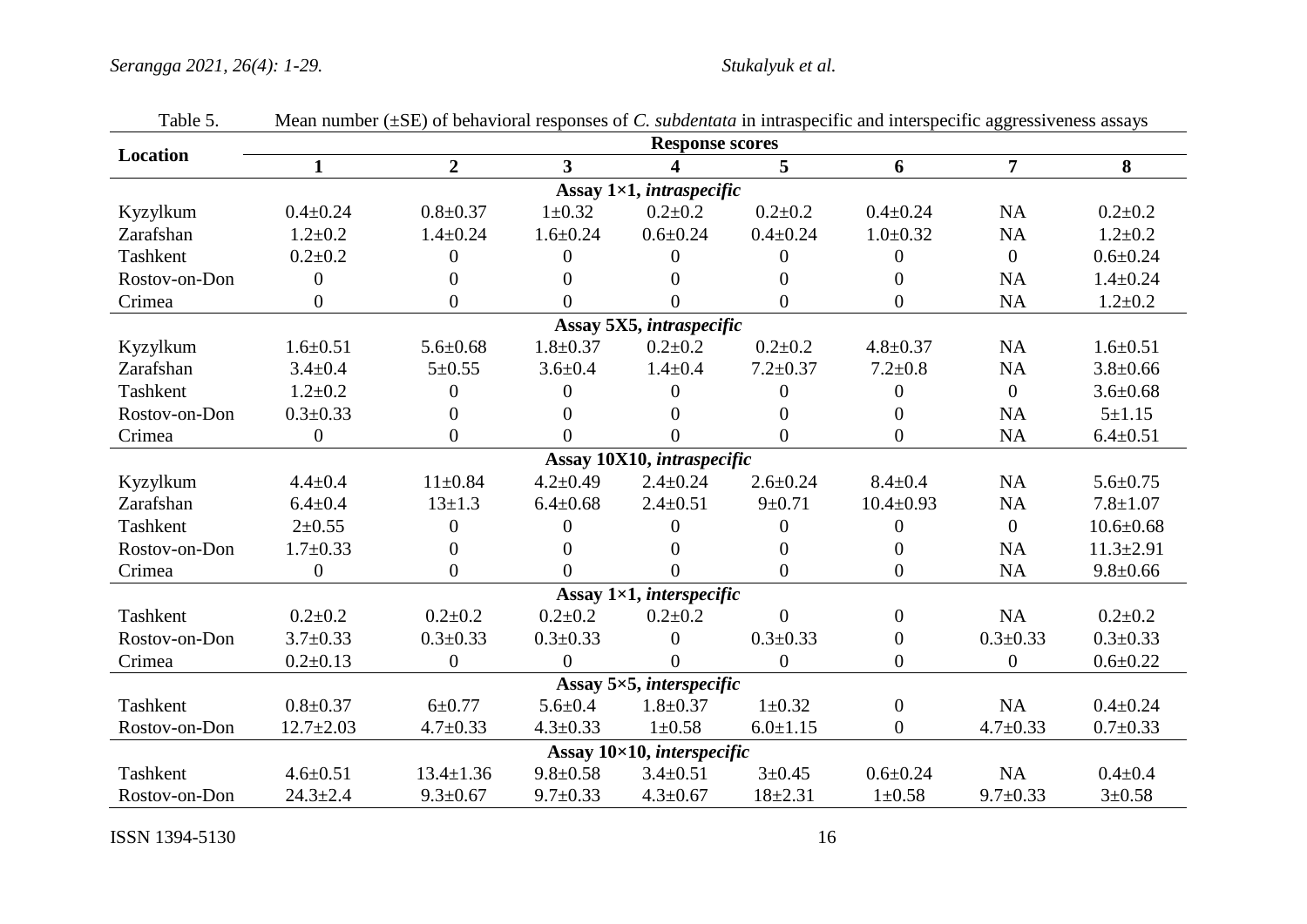| rimea<br><i>⊃.J∸</i> U.⊤7 | $\sim$<br>$0.6 \pm 0.22$<br>н і д. | $\sim$<br>$0.5 \pm 0.22$<br>$U.1 \perp U.$ | .<br>$\rightarrow$<br>$0.5 \pm 0.15$ | ت ⊔ .∪⊥<br>$\mathsf{v}.\mathsf{v}$ |  | : ⊔⊥י<br>$\sqrt{2}$<br>∪…י ט<br><u>.</u> |
|---------------------------|------------------------------------|--------------------------------------------|--------------------------------------|------------------------------------|--|------------------------------------------|
|---------------------------|------------------------------------|--------------------------------------------|--------------------------------------|------------------------------------|--|------------------------------------------|

Killed enemy are *Lasius neglectus* and *Myrmica bergi* workers in Rostov-On-Don and the Crimea peninsula respectively. Responses scores: 1. Swoops and bounces. 2. Threatened poses, i.e., openings of the mandibles or gaster flexions. 3. Attack the enemy's appendages. 4. Attack the head and waist followed locomotive elements. 5. Attack using mandibles and poisonous secrets. 6. The number of killed *Crematogaster subdentata* workers. 7. The number of killed enemies. 8. Peaceful responses, i.e., antennation or licking.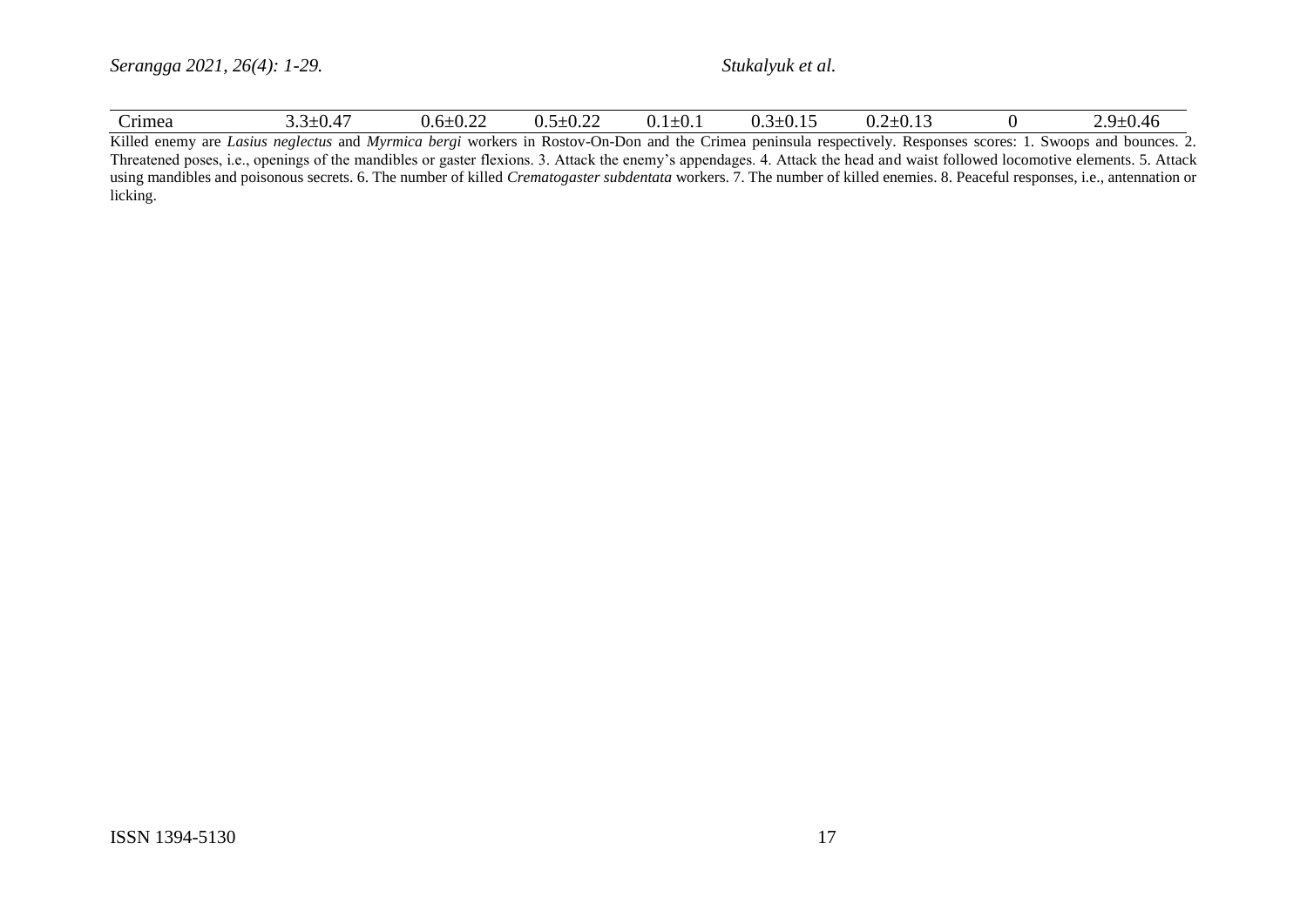*Crematogaster subdentata* mobilized on baits two to five times more workers than other ant species in all habitats (Figure 7). The number of *C. subdentata* workers on protein baits was similar in the Kyzylkum and Zarafshan's oasis and the city in Uzbekistan, and in Crimea which are respectively from 27.5±5.2 to 38.4±4.4, but this number was significantly larger in Rostov-On-Don (60.5±14.1) (Table 2; Figure 7). Foragers of *C. subdentata* were found in smaller numbers on carbohydrate baits: 19.0±2.7 in the Kyzylkum, 15.6±1.8 in Zarafshan's oasis, 10.9±1.4 in Tashkent, 5.3±0.7 in Crimea (data from Rostov-On-Don are absent). Further analysis of the structure of species complexes is carried out for protein baits.

The low level of competition between *C. subdentata* and other species in the Kyzylkum was confirmed by the proximity of their nests with those of *Tetramorium* spp. and small sizes of colonies (Figure 7). *C. subdentata* completely dominated on protein baits in Zarafshan's oasis and does not allow other species to penetrate on its territory (Figure 7).

## **Interspecific and Intraspecific Aggressiveness**

Total Agonistic Index (TAI) values for intraspecific aggressiveness of *C. subdentata*  significantly differed for Kyzylkum and Zarafshan's oasis on the one hand, and Tashkent, Rostov-on-Don, and Crimea on the other (P≤0.001) (Figure 8).



Figure 8. Total agonistic index's (TAI) mean (+SE). expressed intraspecific aggressive behavior of *C. subdentata* in its primary range (the Kyzylkum, the Zarafshan oasis, and Tashkent city) and secondary range (Rostov-On-Don city and Crimean Peninsula). The contests were performed between groups pairs with size ratios  $1\times1$ ,  $5\times5$ , and  $10\times10$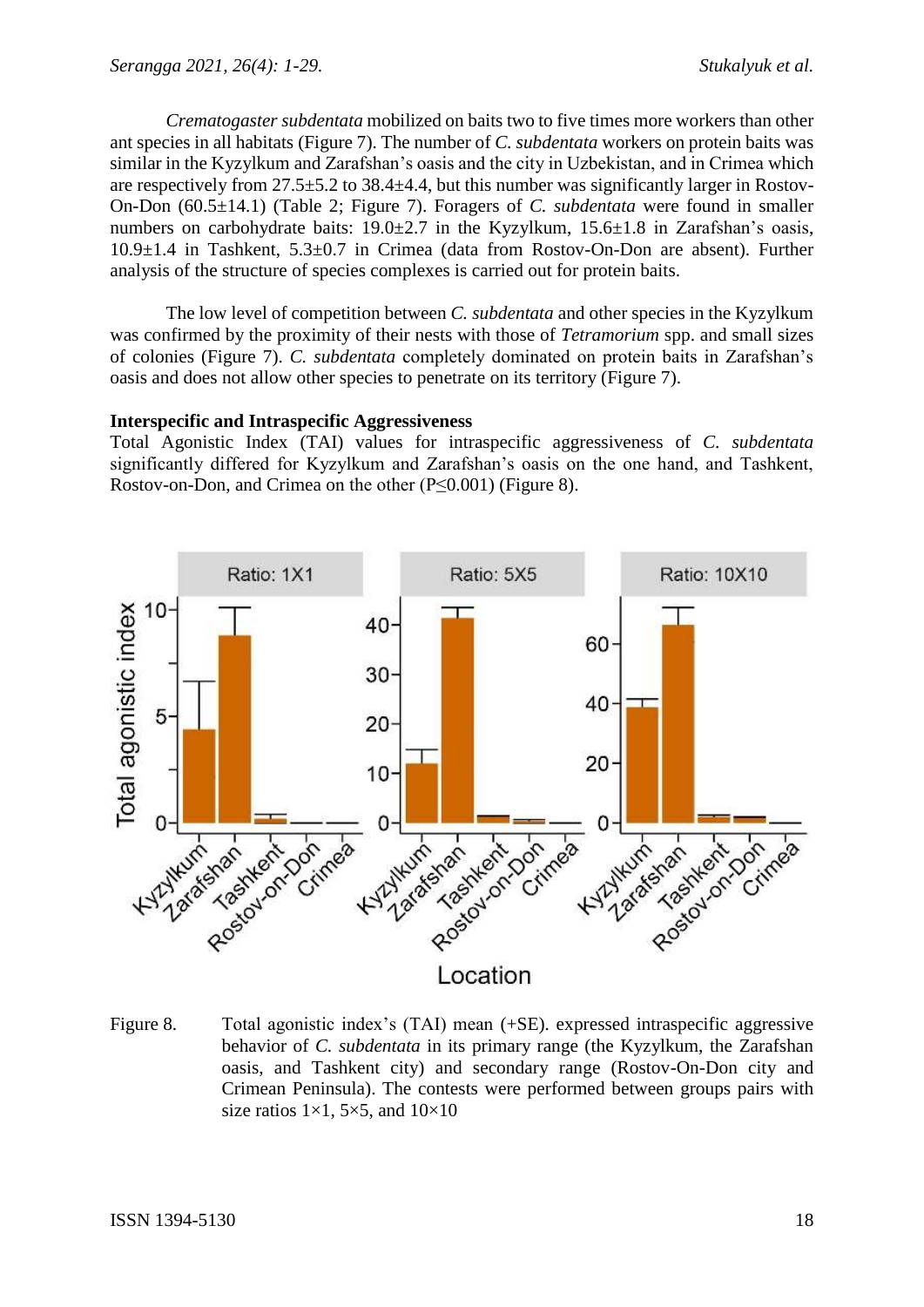Differences in TAI between these regions were significant between A, B, C categories (P≤0.001) (Figure 8). With an increase in the number of participants in the fight in the Zarafshan's oasis, TAI also rose from 11 in category A to 42 and 66 in categories B and C respectively (*P*≤0.001). In Kyzylkum TAI 3, 15 and 41 in categories A, B, C respectively (*P*≤0.001), but the differences between Kyzylkum and Zarafshan are non-significant. Hence, *C. subdentata* demonstrated similar aggressiveness in intraspecific tests in natural habitats, but in Tashkent and in the secondary range (Rostov-On-Don, Crimea), intraspecific aggressiveness was not observed that was confirmed by a low value of TAI (Figure 8). Interspecific aggressiveness was fiercer than intraspecific (*P≤0.001*) (Figure 8 & 9).



Figure 9. Total agonistic index's (TAI) mean and s.e. expressed interspecific aggressive behavior of *C. subdentata* in its primary range (Tashkent city) and secondary range (Rostov-on-Don city and Crimea). The contests were performed between groups pairs with size ratios  $1\times1$ ,  $5\times5$ , and  $10\times10$ 

Thus, in the interspecific tests of *C. subdentata* vs *L. neglectus* in Tashkent, the index value was higher and ranged from 3 (category A) to 30 (category B) and 60 (category C). The differences in TAI values between ants in single and group interspecies tests, as well as between intra and interspecies tests were significant (*P≤0.001*; Figure 9). Higher values of TAI were fixed in tests between *C. subdentata* vs *L. neglectus* in Rostov-On-Don which are 7 (in category A), 52 (category B), and 130 (category C) (*P≤0.001*) (Figure 9). Hence, the interspecific relations of *C. subdentat*a vs *L. neglectus* in the secondary range were more intense than in the natural one.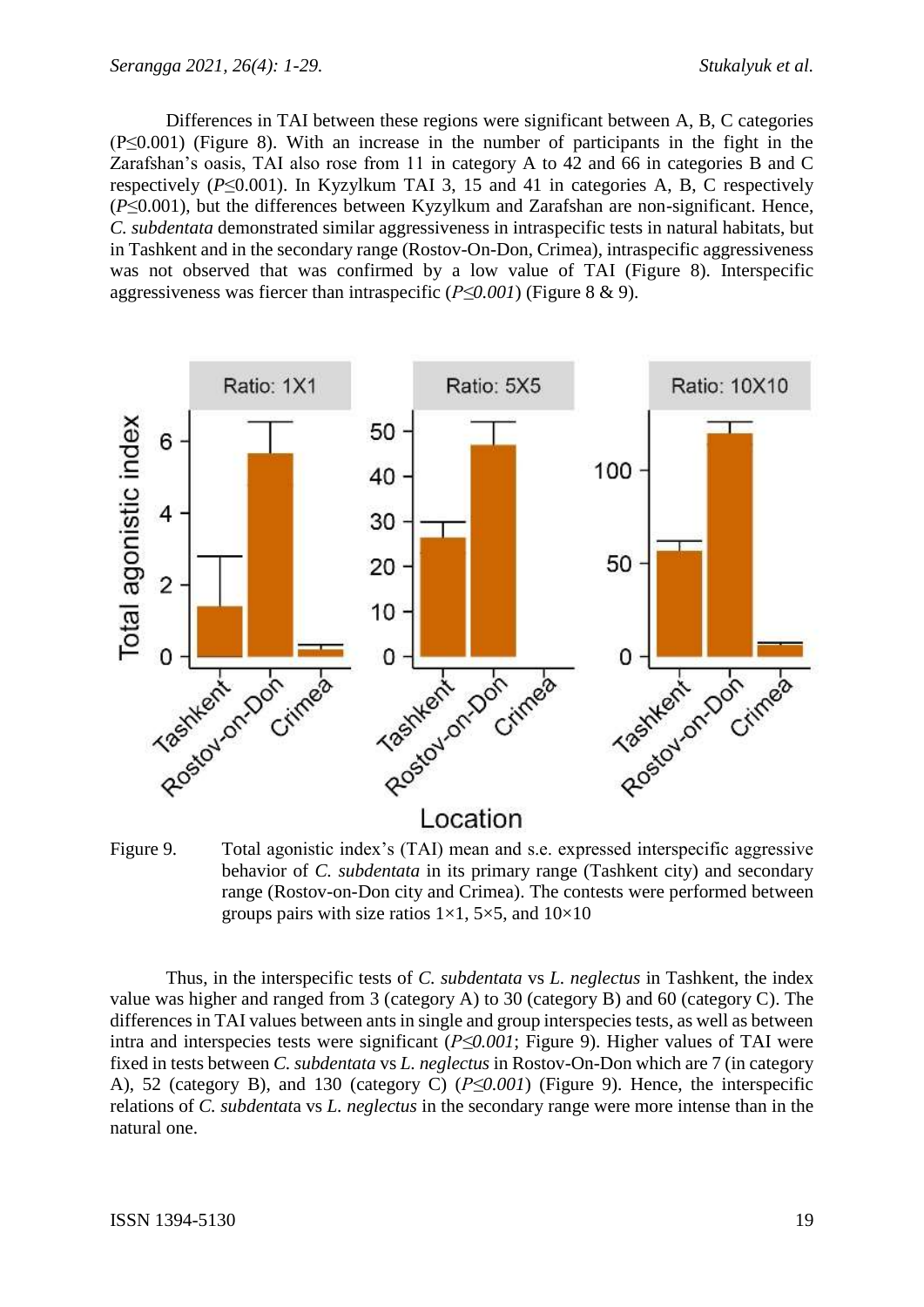In Crimea, in *C. subdentata* vs *M. bergi* (local species) contests in A and C categories were less fierce when compared to *C. subdentata* vs *L. neglectus.* The TAI index in Crimea values are significantly lower than in Rostov-On-Don and Tashkent which are 0.6 (category A) and 11 (category C) (*P≤0.001*) (Figure 9). This shows that *C. subdentata* was more aggressive towards the species with which it lives together in the primary and secondary ranges (*L. neglectus*) as compared to *M. bergi*, which it encounters only in one of the localities in the secondary range.

*Crematogaster subdentata* showed various behaviors in the primary and secondary ranges. Its workers are aggressive toward workers from other colonies it the natural habitats (Kyzylkum and Zarafshan's oasis) in Uzbekistan (Table 5). In contrary, workers of *C. subdentata* from different nests are tolerant of each other in Tashkent. So, this species here acquired most of the important traits of invasive species which includes tolerance between workers from different nests, exchange trails, polygyny and polycaly (up to the forming of supercolonies).

The number of *C. subdentata* workers killed in intraspecific conflicts was maximum in the natural habitats (Kyzylkum and Zarafshan's oasis) of Uzbekistan (Table 5). *L*. *neglectus* workers were always killed during fights with *C. subdentata*, and the total loss of ants in fights in the secondary range (Rostov-On-Don) was higher than in intraspecific fights of *C*. *subdentata* (*P≤0.05*) in the natural range (Table 5).

Both *C*. *subdentata* and *L. neglectus* are invasive species in the secondary ranges, but in the native range they are also territorial dominants in the multispecies ant assemblages, that lead to the aggressiveness of their conflicts. Furthermore, interspecific competition in the secondary range is more aggressive.

The results of these tests demonstrated that the intraspecific aggressiveness in *C. subdentata* is in the native range, but *C. subdentata* acquired tolerance between workers from different nests in the secondary range, as well as in the primary range in the cities, where polycalic colonies unite to the supercolony. In general, interspecific aggressiveness of *C. subdentata* is higher with respect to the species that coexists with it both in the natural and in the secondary ranges, i.e., *L. neglectus*, compared to the native *M. bergi* (in Crimea).

## **DISCUSSION**

The biology, taxonomy, and zoogeography of *C. subdentata* may be the key factors in determining its characteristics as an invasive species (Stukalyuk 2015). The *Crematogaster subdentata* assign to the species-group *C. inermis* Mayr, 1862 of the subgenus *Crematogaster*  s. str., the main distinguishing feature of which is the absence of propodeal spines. In particular, *C. inermis* and related species are widespread in the North Africa, the Iberian Peninsula, Cyprus, Israel, Syria and Lebanon, easternmost reaching Iran, but are absent in Asia Minor Afrotropical species are distributed from Sudan, Mozambique and Madagascar to South Africa, and are also recorded to Yemen (Collingwood & Agosti 1996).

*Crematogaster subdentata* distributed in the eastern part of the range of this group. Tarbinsky (1976) recorded this species from Kyrgyzstan (Tuya-Muyun desert) and Tajikistan (sandy desert in the western part of the Ferghana Valley), and from the vicinity of Balkhash Lake and the Muyun-Kum desert in Kazakhstan. Finally, *C. subdentata* was also found in Afghanistan (Collingwood 1961; Pisarski 1967a,b; 1970) and Mongolia (Pfeiffer et al. 2003;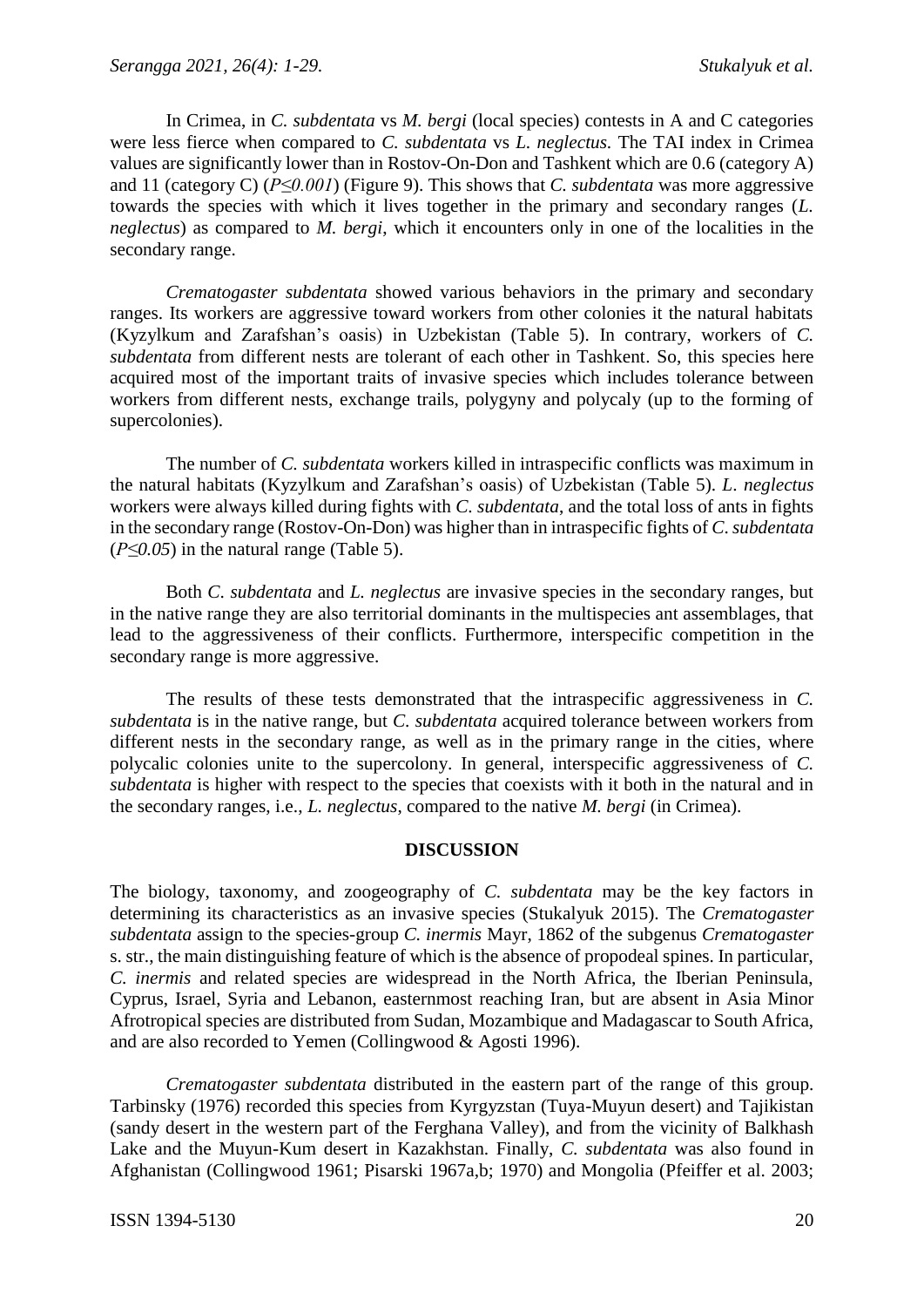2007; Pisarski 1969; Pisarski & Krzysztofiak 1981). The data about distribution of this species were supplemented in the more recent papers for Transcaucasia (Arakelyan 1994; Gratiashvili & Barjadze 2008), Kyrgyzstan (Borowiec et al. 2009; Schultz et al. 2006), Western China (Collingwood & Heatwole 2000), and Iran (Paknia et al. 2008; 2010).

Distribution and biological features of *C. subdentata* in the Central Asia were studied in detail by (Dlussky 1981; Dlussky et al. 1990). He pointed out that this species lives everywhere, including various types of deserts, where there is woody vegetation (mainly saxaul), and is also common inhabitant of urban landscapes. *C. subdentata* inhabits both lowlands and midlands, rising to altitude of just over 2000m (Pisarski 1967a).

Thus, it is suggested that the primary range of *C. subdentata* is the lowlands and partly mountainous regions of Central Asia, where it most commonly occur and widespread in various habitats. To the east, it penetrates the mountain systems of the Hindu Kush, Karakoram and the northern Himalayas, and to the west into the Transcaucasia, with the penetration route passed most probably through northern Iran. This is confirmed by the fact that to the north of the Caspian Sea, *C. subdentata* reaches only the Ural River (Guryev, now Atyrau). On the other hand, in the south of the European part of Russia, in the North Caucasus and in Crimea, *C. subdentata* is found sporadically and only in the anthropogenic habitats, i.e. here is its secondary range and invasion zone (Dubovikov & Yusupov 2017; Stukalyuk 2015).

Place of origin of *C. subdentata* probably were also in semiarid and arid regions of Central Asia. This territory started to form after the closure of Tethys Ocean from the east at the end of the Eocene and beginning of the Oligocene, when the Indian plate collided with Asia. The complete closure of Tethys and its transformation into a complex of isolated seas and lakes occurred at the beginning of the Miocene, when Arabian plate merged with Asia. Herewith, the ancestor (or chain of ancestors) of *C. subdentata* acquired a number of biological and behavioral adaptations making them successfully exist as a modern species in the desert zone. Thus, *C. subdentata* can be considered an autochthonous species in its modern primary range.

Some features of the colony structure of *C. subdentata* can be considered as the kind of preadaptation to the acquisition of the traits of invasive species. Despite that in the primary range (in the Kyzylkum) this species is monogynous, one colony consists of several isolated nests (main nest with queen and brood and auxiliary nests on the same plant) connected by trails. Similar permanent trails connect nests and brood-free feeding buds with aphid colonies. Such a system resembles that of *Lasius fuliginosus* (Latreille, 1798) or of the red wood ants (Dlussky 1981; Zakharov 2018). The biological features that are a wide range of habitats, nesting manners, and close relation with aphids providing the colonies with an almost inexhaustible source of food indicate a great adaptive potential of *C. subdentata*.

*Crematogaster subdentata*, similarly to arboreal tropical ants (Camarota et al. 2018), organizes mobilization to the discovered food sources and protects them from other ant species. Due to the vast majority of its workers, *C. subdentata* monopolizes almost all baits in the territory of supercolony. Besides, workers of *C. subdentata*, like those of other species of the genus, actively use chemical protective agents from the Dufour's glands (Daloze et al. 1991) that gives them additional advantages over other ants in conflicts. The tolerance to conspecific workers in the secondary ranges is inherent to invasive ants, for example, *M. rubra* in Canada. This species' workers completely displace local ants, numerically making up to 99% of all ants and outnumbering other species by 10–1300 times (Naumann et al. 2017). Like *M. rubra* in Canada, *C. subdentata* dominates its secondary range and outnumbering local species,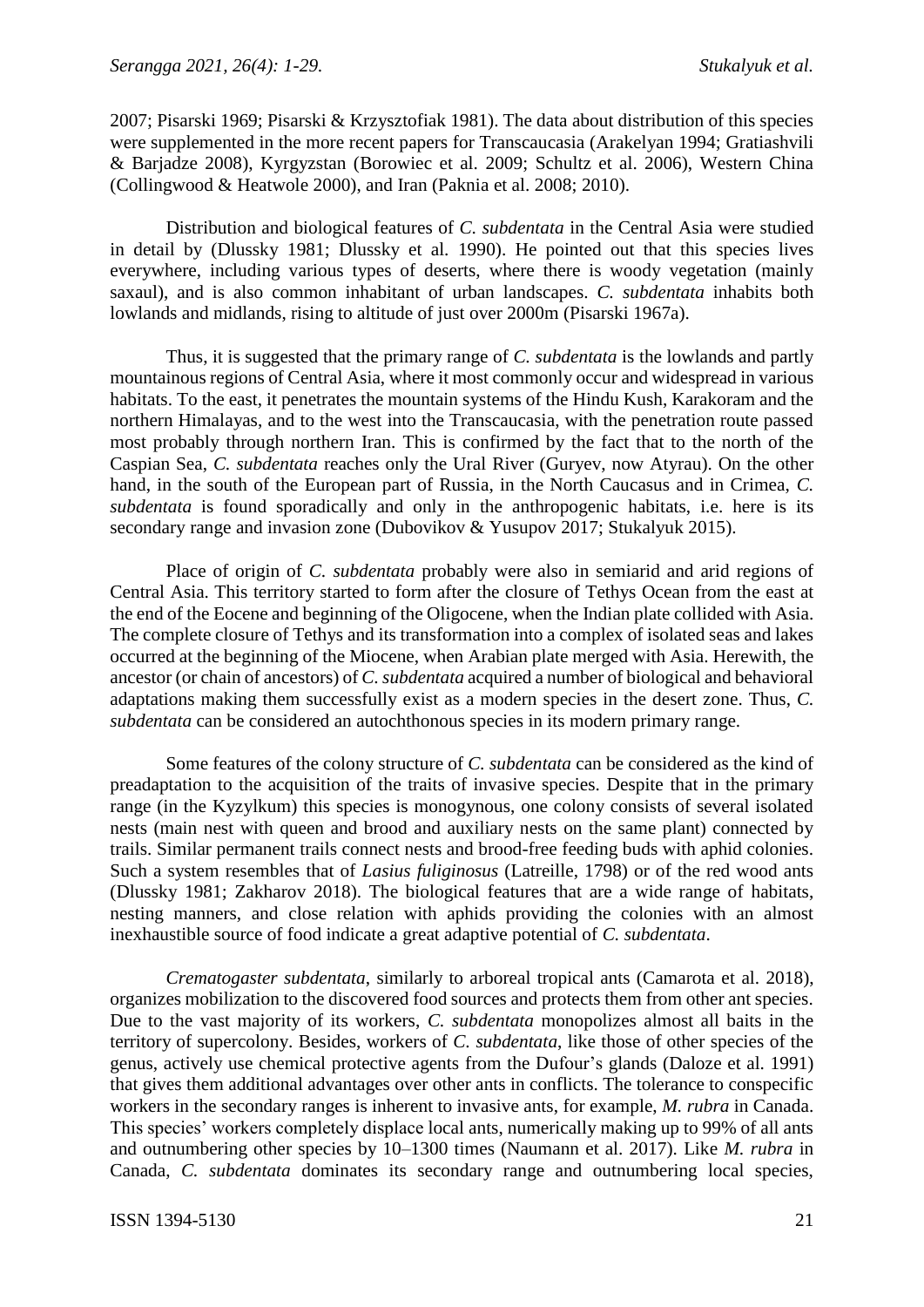especially on the area of supe colonies. On the other hand, *M. rubra* in the primary distribution area (e.g., Europe) is also capable of building supercolonies (Seifert 2018). In Ukraine, such supercolonies were found in the Carpathians, along the rivers flowing through the meadows (Radchenko 2016).

According to our data, *C. subdentata* also dominates in the primary range (except for Kyzylkum), and especially in the cities of Uzbekistan, where it acquired traits of invasive species. *M. rubra* has a normal nuptial flight in the native range (in Eurasia), but lost it in the secondary range (in the North America), where fertilized gynes move away from the nest for the short distances together with groups of workers, i.e., they establish new nests by budding (Hicks 2012; Radchenko & Elmes 2010). Similar pattern occurs in another invasive species, *L. neglectus* that has normal nuptial flight in the native area (Uzbekistan), and lost it in the secondary range (Espadaler & Rey 2001; Espadaler et al. 2004; Stukalyuk et al. 2020). In contrary, *C. subdentata* has a normal nuptial flight in both the primary and secondary ranges. In our opinion, this contributes to its faster spread, since newly founded colonies are able to unite with the supercolony where their protected territories meet each other (Stukalyuk & Netsvetov 2018) that makes *C. subdentata* even become highly invasive than some other invasive species. Many invasive species, for example, *L. humile*, hurt the species richness of local ant communities, crowding out even the dominant species (Cammell et al. 1996; Lach & Thomas 2008), or surrounding their foraging areas by the territories of their own supercolonies, as do *L. neglectus* (Paris & Espadaler 2012). In the case of *C. subdentata* in Crimea, we observed the crowding out of the local dominant (*M. bergi*), but the remaining species preserved and some of them (e.g. *T. caespitum*) even increased their density (Stukalyuk & Netsvetov 2018). Beyond ants, invasive species, for example, *Anoplolepis gracilipe*s Smith, 1857 can make the negative impact to other invertebrates, as was demonstrated for red endemic land crabs in tropical islands (Abbott 2005).

Colonies of the *Crematogaster* species are generally mono- or oligogynous, containing up to 2-5 queens (Dlussky et al. 1990; Radchenko 2016). Nonetheless, polygyny (and polydomy) is not uncommon for this genus, some species can form large colonies with hundreds of queens in the primary range, for example, *C. pygmaea* Forel, 1904 in Brazil (Quinet et al. 2009). The emergence of polygyny may be due to environmental factors, such as patchy distribution of habitats or high instability of nesting sites (Hölldobler & Wilson 1977), and queen number has been interpreted as an ecologically responsive trait, explainable by a combination of kin selection and ecological elements (Nonacs 1988). Perhaps this mechanism also worked for *C. subdentata* upon relocation from the Kyzylkum to Zarafshan's oasis, and then to cities.

Most probably, *C. subdentata* originally monogynous and has small-sized colonies as it was observed in Kyzylkum and mountainous regions of Central Asia. It is also noteworthy that in Kyzylkum a colony of *C. subdentata* may occupy several non-connected chambers on the same saxaul plant suggesting the colony is monogynous and polydomous (Dlussky 1981; Dlussky et al. 1990). In the Zarafshan's oasis *C. subdentata* forms large colonies with hundreds of thousands of workers and several queens (Marikovsky 1979). At last, *C. subdentata* acquired the traits of an invasive species in the urban environments, i.e., tolerance between workers from different colonies and forming of the supercolonies, while they are not as large as in the secondary range. In Yerevan (Armenia) this species also inhabits parks, but there are no data on the size of colonies (Arakelyan 1994).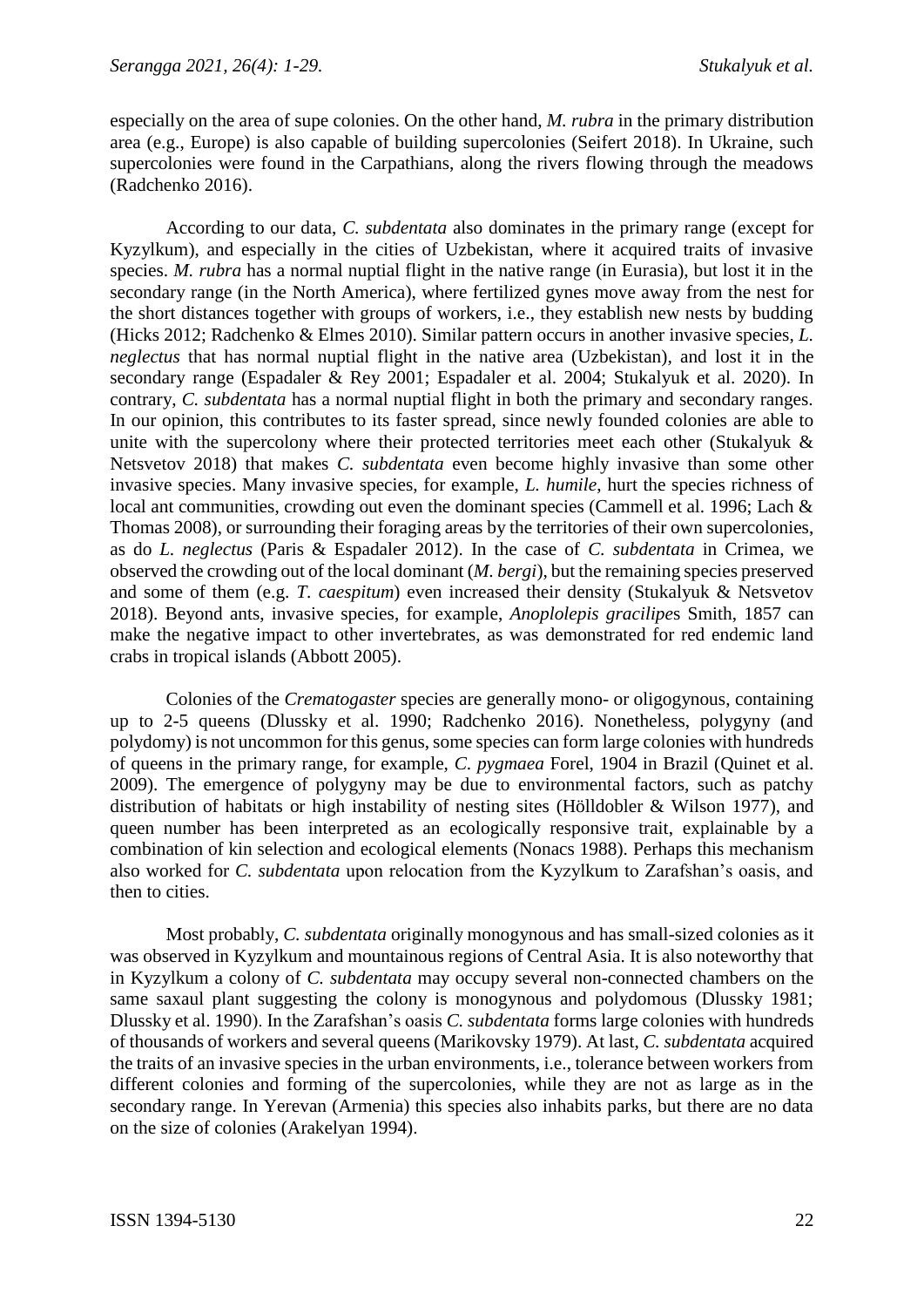Thus, the transition from monogyny to polygyny and from monocaly to supercoloniality, and as a result, acquiring the traits of an invasive species occurred in *C. subdentata* on the territory of the primary range at more favorable conditions in the anthropogenically modified landscapes. The conditions of the cities are similar to those in oases, where there is a higher level of humidity, a large number of trees and no strong competition with other species. Ant species that routinely alternate between monogyny and polygyny are numerous in Europe. This is also similar for *Myrmica* sp., *Tapinoma* sp. and *Formica* sp. including its subgenera, *Serviformica* sp. (Seifert 2018). The behaviour that these species have in common is partial independent colony founding. If the environments are favourable these species will form secondary polygyny and which sometimes will further lead to supercoloniality. Different social forms of *C. subdentata* may have possibly has the situation is similar behaviour to these species. However, the major difference of *C. subdentata* to other species is that it finds environments with trees especially in cities to be more favorable.

*Crematogaster subdentata* is not the only invasive species of ants that forms super colonies in urban environments. Similar behavior was previously demonstrated by *Tapinoma sessile*, which had monogynous, monodomous small colonies in natural habitats and formed polygynous supercolonies in urban areas (Buczkowski 2010). Consequently, this ability is inherent in only a small number of invasive ant species. Monogynous and polygynous ant colonies have opposite characteristics, as was shown by the example of *Pseudomyrmex ferruginea* Smith 1877 (monogyny) and *P. veneficus* (Wheeler, 1942) (polygyny) (Janzen 1973). Workers from monogynous colonies are hostile to workers, queens, and winged individuals from other nests thus resulted that their colonies usually do not exceed several thousand workers. In polygynous colony there is tolerance towards workers from other colonies; thus, colony sizes can reach up to several million individuals. After the nuptial flight, the queens establish new colonies away from their nest, or a part of an existing colony. All these characteristics were also observed in mono- and polygynous *C. subdentata* colonies.

The coexistence of mono and polygynous colonies in one species of ants is a common phenomenon. For example, such colonies are known in *Solenopsis invicta* Buren 1972 in the secondary range, in the USA (Greenberg et al. 1985). Queens from monogynous colonies may be larger in mass and have more developed ovaries compared to queens from polygynous colonies, for example, in *L. humile*) (Keller 1988). This is also observed in *C. subdentata* within the primary range. In ants, the monogyny is probably a primitive condition and polygyny is a derived condition (Brian 1983). Monogynous colonies of *C. subdentata* demonstrate a primitive social organization with a simpler structure of the foraging area compared to polygynous colonies. This indicates that the monogyny in *C. subdentata* was likely to be primary. For palaearctic species of the genus *Crematogaster*, monogyny is considered as primary, but when advancing to polygyny, representatives of the genus acquire the features of dominant species (Boulay et al. 2014).

The main reason for *C. subdentata* to acquire the behavior of an invasive species maybe due to its relocation to more favorable habitats with abundant food sources. The parameters for determining the size of colonies are the number of queens per nest and the activity of workers on the foraging trails. For example, one colony of *C. subdentata* in Kyzylkum is monogynous, there are already several queens per colony in Zarafshan's oasis, and many tens or even hundreds queens per colony in cities (Tashkent, Rostov-on-Don and Mykhailivka in Crimea). In the absence of the native Central Asian ant species-competitors in the secondary range, *C. subdentata* was able to form huge supercolonies there. The supercolonies of *C. subdentata* in Rostov-on-Don were even bigger than in Crimea. They occupy practically all the city and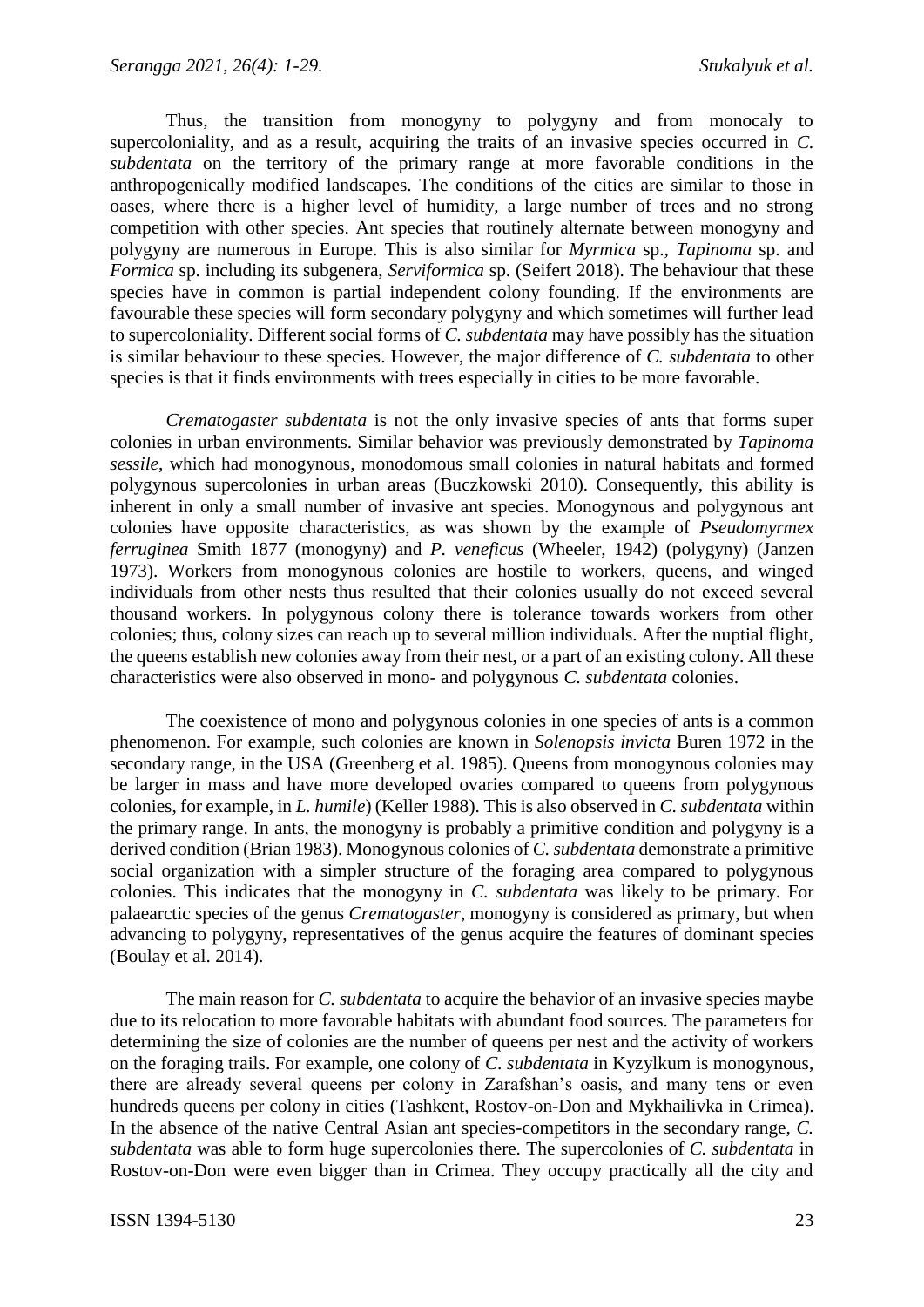interrupted by only roads, ponds and large areas of trees (longer than 200 m) without heated buildings, where the nests of *C. subdentata* can survive in winter. Likely, this is due to the fact that invasion of *C. subdentata* in Rostov-on-Don started at least in early 1980<sup>th</sup> (Stukalyuk et al. 2021), but it appeared in Crimea in 2003 (Stukalyuk 2015).

The nuptial flight in *C. subdentata* was observed in the primary and secondary ranges at the end of August-September. Additionally, workers from different nests were found to be tolerant to one another, which may be due to the common set of cuticular hydrocarbons presence in all members of the supercolony, as was shown for the polygynous colonies of *Formica exsecta* Nylander, 1846 (Martin et al. 2009). *Crematogaster subdentata*, like *L. neglectus*, penetrated into the secondary range from the same region Central Asia (Stukalyuk et al. 2020). However, unlike *C. subdentata*, the colonies of *L. neglectus* are polygynous in the natural habitats in the primary range. Perhaps, the process for acquiring the invasive traits of *C. subdentata* was longer than that of *L. neglectus.*

# **CONCLUSION**

In the primary habitat (Uzbekistan), *Crematogaster subdentata* acquires traits of an invasive species, getting into the cities (Tashkent), where there is a sufficient amount of resources – planting and tree alleys, parks, gardens. Here this species forms real supercolonies for the first time, with population hundreds of thousands of workers and several tens to hundreds of queens. In the secondary range, in Rostov-On-Don and Crimea, *Crematogaster subdentata* is capable to form much larger supercolonies (on the territory of hundreds of hectares or more) than in Tashkent. The population of such supercolonies reaches up to tens of millions of workers and thousands of queens. This is achieved due to a milder climate (lower temperature drops, higher air humidity), as well as due to successful competition with local ant species. The results show that *C. subdentata* acquires the traits or behavior of invasive species in urban territories even in its natural range. This suggests the high ecological plasticity of this species and the potential threat of the formation of invasive traits not only in native ants, but also in other components of biota that can become dangerous pests as a result of human activity.

# **ACKNOWLEDGEMENTS**

The authors are grateful to the reviewers for valuable advice that helped improve the quality of the article. The authors are grateful to Oleksiy Bidzilya (Institute for Evolutionary Ecology, National Academy of Sciences of Ukraine, Kyiv) for the help with photo of ants. The authors are grateful to Dilyaver Abibulaev (Simferopol) for help with the design of figures. This work was supported by: Funding the development of priority research fields of the Ukraine allowance number KPKVK 6541230 (for S. Stukalyuk, M. Netsvetov), and the Grant NRFU No. 2020/02/0369 (for A. Radchenko).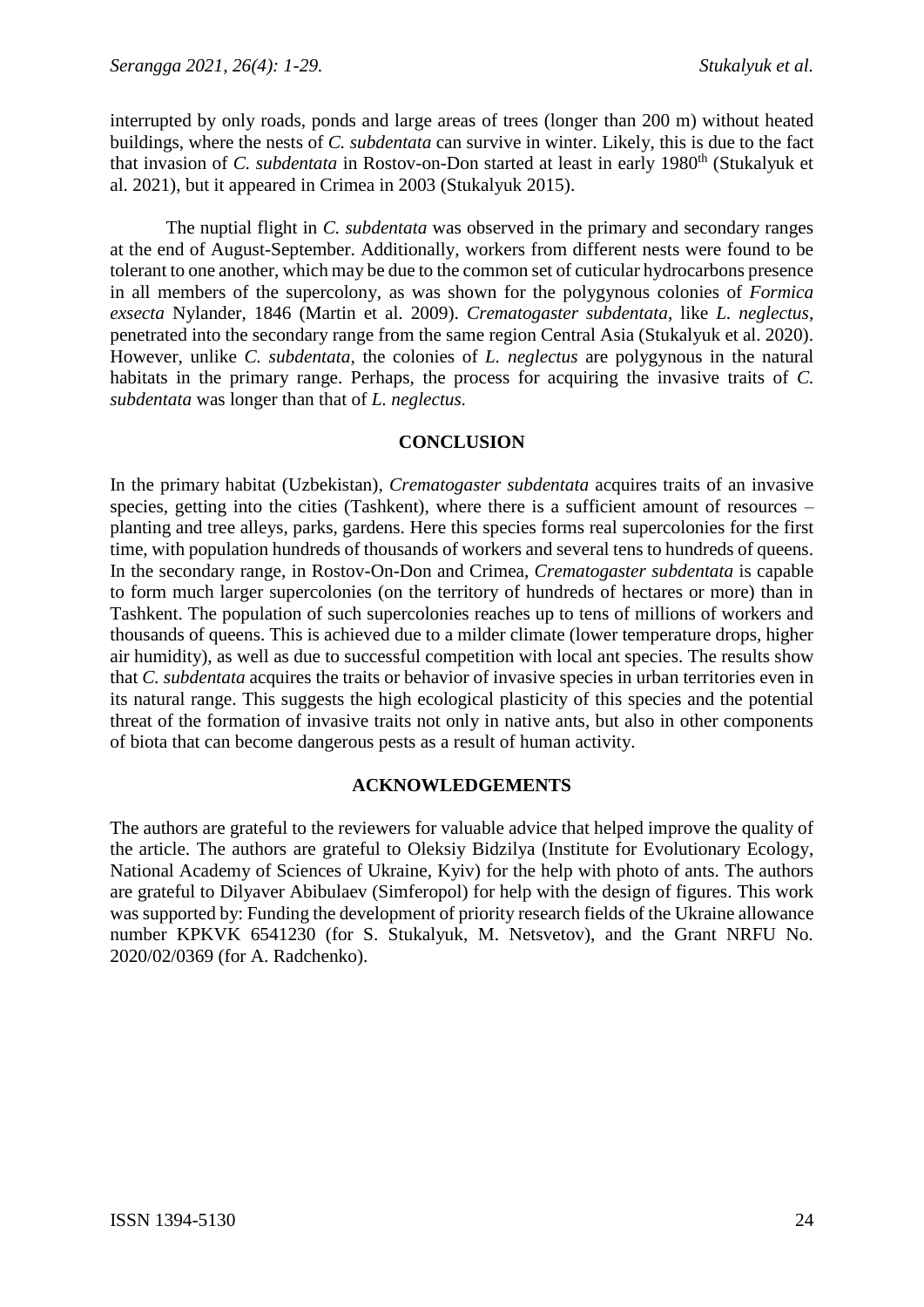#### **REFERENCES**

- Abbott, K.L. 2005. Supercolonies of the invasive yellow crazy ant, *Anoplolepis gracilipes*, on an oceanic island: Forager activity patterns, density and biomass. *Insectes Sociaux* 52: 266–273.
- Arakelyan, G.R. 1994. *Fauna of Republic Armenia. Hymenopteran Insects*. *The Ants (Formicidae).* Yerevan: Gitiutiun. [In Russian].
- Bakhtiar, Y. & Maryati, M. 2009. A review of flora and fauna in Malaysia that interact with ants. *Serangga* 14(1-2): 73–100.
- Batchelor, T. P. & Briffa, M. 2011. Fight tactics in wood ants: Individuals in smaller groups fight harder but die faster. *Proceedings of the Royal Society B: Biological Sciences* 278(1722): 3243–3250.
- Borowiec, M., Borowiec, L., Csősz, S. & Radchenko A. 2009. Ants collected during 2006 Polish expedition to Kyrgyzstan (Hymenoptera: Formicidae). *Genus* 20(2): 367–379.
- Boulay, R., Arnan, X., Cerda, X. & Retana, J. 2014. The ecological benefits of larger colony size may promote polygyny in ants. *Journal of Evolutionary Biology* 27: 2856–2863.
- Brian, M.V. 1983. *Social Insects. Ecology and Behavioural Biology*. London: Chapman & Hall.
- Buczkowski, G. 2010. Extreme life history plasticity and the evolution of invasive characteristics in a native ant. *Biological Invasions* 12(9): 3343–3349.
- Calcaterra, L.A., Livore., J.P., Delgado, A. & Briano J.A. 2008. Ecological dominance of the red imported fire ant, *Solenopsis invicta*, in its native range. *Oecologia* 156(2): 411– 421.
- Camarota, F., Vasconcelos, H.L., Koch, E.B.A. & Powell S. 2018. Discovery and defense define the social foraging strategy of Neotropical arboreal ants. *Behavioral Ecology and Sociobiology* 72(110): 99–110.
- Cammell, M.E., Way, M.J. & Paiva, M.R. 1996. Diversity and structure of ant communities associated with oak, pine, eucalyptus and arable habitats in Portugal. *Insectes Sociaux* 43: 37–46.
- Chen, J.S.C., Shen, C.H. & Lee, H.J. 2006. Monogynous and polygynous red imported fire ants, *Solenopsis invicta* Buren (Hymenoptera: Formicidae), in Taiwan. *Environmental Entomology* 35(1): 167-172.
- Collingwood, C.A. 1961. Formicidae (Insecta) from Afghanistan. *Zoological Results* 27: 51– 79.
- Collingwood, C.A. & Agosti, D. 1996. Formicidae (Insecta: Hymenoptera) of Saudi Arabia (Part 2). *Fauna of Saudi Arabia* 15: 300-385.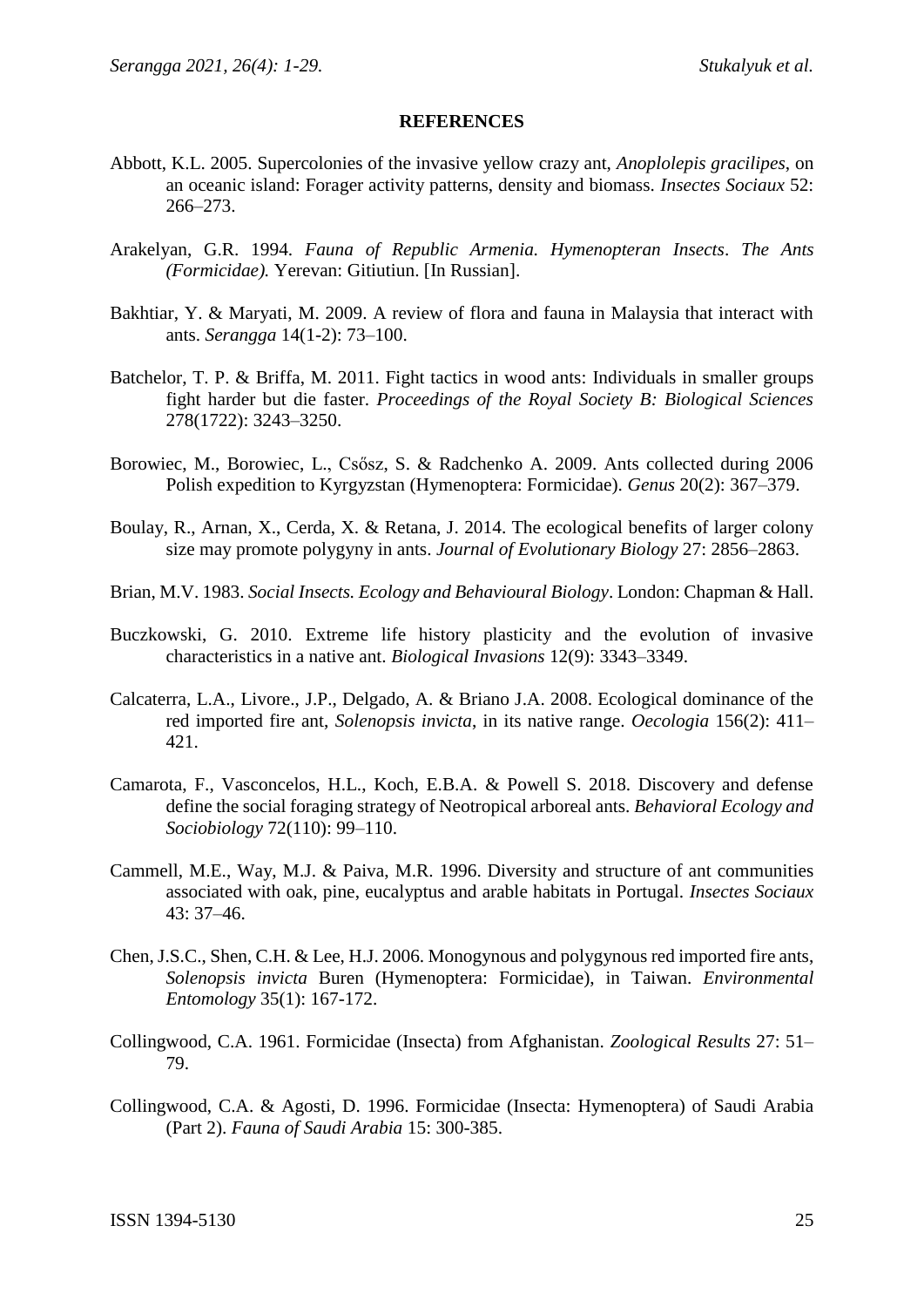- Collingwood, C. & Heatwole, H. 2000. Ants from Northwestern China (Hymenoptera, Formicidae). *Psyche*. 103: 1–24.
- Daloze, D., Kaisin, M., Detrain, C. & Pasteels, J.M. 1991. Chemical defense of three European species of *Crematogaster* ants. *Experientia* 47: 1082–1089.
- Dubovikov, D.A. & Yusupov, Z. 2017. Family Formicidae ants. In. Lelej, A.S. & Belokobylskij, S.A. (eds.). *Annotated Catalogue of the Hymenoptera of Russia*. *Volume 1. Symphyta and Apocrita: Aculeata*, pp. 197-210. Zoological Institute RAS: Proceedings of the Zoological Institute of the Russian Academy of Sciences.
- Dlussky, G.M. 1981. *Ants of Deserts*. Moscow: Nauka. [In Russian].
- Dlussky, G.M., Soyunov, O.S. & Zabelin, S.I. 1990. *The Ants of Turkmenistan*. Ashkhabad: Ylym Press. [In Russian].
- Dunn, O.J. 1961. Multiple comparisons among means. *Journal of the American Statistical Association* 56: 52–64.
- Espadaler, X. & Rey, S. 2001. Biological constraints and colony founding in the polygynous invasive ant *Lasius neglectus* (Hymenoptera, Formicidae). *Insectes Sociaux* 48: 159– 164.
- Espadaler, X., Rey, S. & Bernal, V. 2004. Queen number in a supercolony of the invasive garden ant, *Lasius neglectus*. *Insectes Sociaux* 51: 232–238.
- Giraud, T., Pedersen, J. S & Keller, L. 2002. Evolution of supercolonies: The Argentine ants of Southern Europe. *Proceedings of the National Academy of Sciences* 99 (9): 6075-6079.
- Gratiashvili, N. & Barjadze, S. 2008. Checklist of the ants (Formicidae Latreille, 1809) of Georgia. *Proceedings of the Institute of Zoology* 23: 130–146.
- Greenberg, L., Fletcher, D.J.C. & Vinson, S.B. 1985. Differences in worker size and mound distribution in monogynous and polygynous colonies of the fire ant *Solenopsis invicta* Buren. *Journal of the Kansas Entomological Society* 58: 9–18.
- Helanterä, H., Strassmann, J.E., Carrillo, J. & Queller, D.C. 2009. Unicolonial ants: Where do they come from, what are they and where are they going? *Trends in Ecology & Evolution* 24(6): 341–349.
- Hicks, B.A. 2012. How does *Myrmica rubra* (Hymenoptera: Formicidae) disperse in its native range? Record of male-only mating flights from Newfoundland. *Myrmecological News* 16: 31–34.
- Hölldobler, B. & Wilson, E.O. 1977. The number of queens: An important trait in ant evolution. *Naturwissenschaften* 64: 8–15.
- Holway, D.A., Lach, L., Suarez, A., Tsutsui, N. & Case, T.J. 2002. The causes and consequences of ant invasions. *Annual Review of Ecology and Systematics* 33: 181–233.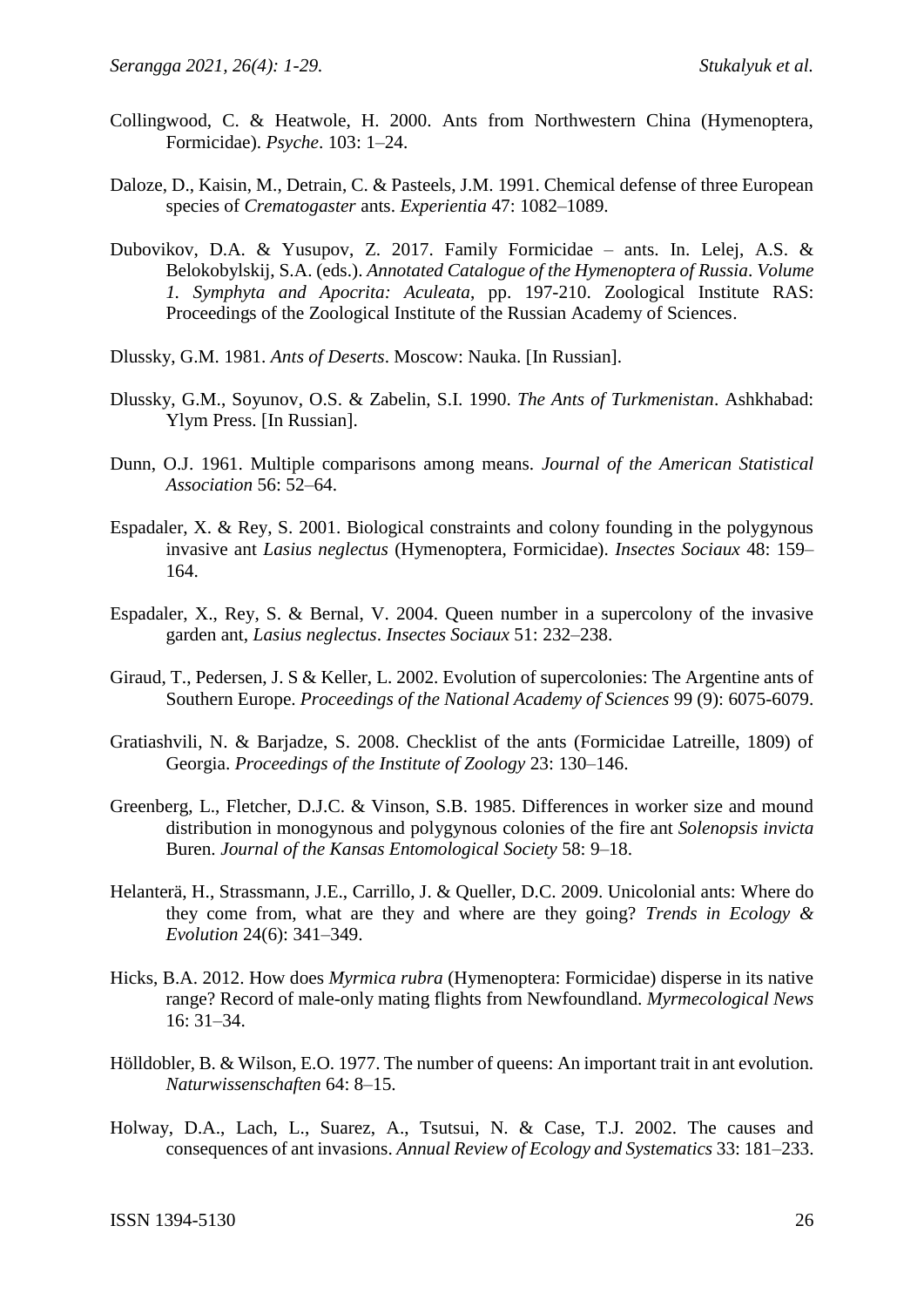- Janzen, D.H. 1973. Evolution of polygynous obligate acacia-ants in Western Mexico. *The Journal of Animal Ecology* 42(3): 727–750.
- Keller, L. 1988. Evolutionary implications of polygyny in Argentine ant, *Iridomyrmex humilis* (Mayr) (Hymenoptera: Formicidae): An experimental study. *Animal Behaviour* 36: 159–165.
- Kozlovsky, B.L., Kuropyatnikov, M.V. & Fedorinova, O.I. 2013. Priorities of green building in Rostov-on-Don. *Engineering Journal of the Don* 24 (1): 65. [In Russian].
- Kruskal, W.H. & Wallis, W.A. 1952. Use of ranks in one-criterion variance analysis. *Journal of the American Statistical Association* 47: 583–621.
- Lach, L. & Thomas, M.L. 2008. Invasive ants in Australia: Documented and potential ecological consequences. *Australian Journal of Entomology* 47: 275–288.
- Le Moli, F. & Parmigiani, S. 1981. Laboratory and field observations of attack by the red wood ant *Formica lugubris* Zett. on *Formica cunicularia* Latr. (Hymenoptera: Formicidae). *Aggressive Behavior* 7: 341–350.
- McGlynn, T.P. 1999. The worldwide transfer of ants: Geographical distribution and ecological invasions. *Journal of Biogeography* 26(3): 535–548.
- Marikovsky, P.I. 1979. Ants of the Semirech'e Kyzylkum. Alma-Ata: Nauka. [In Russian].
- Martin, S.J., Helantera, H., Kiss, K., Lee, Y.R. & Drijfhout, F.P. 2009. Polygyny reduces rather than increases nest mate discrimination cue diversity in *Formica exsecta* ants. *Insectes Sociaux* 56: 375–385.
- Naumann, K., De Sa, M.M., Lewis, E. & Noronha, R. 2017. Supercolonies of the invasive ant, *Myrmica rubra* (Hymenoptera: Formicidae) in British Columbia, Canada*. Journal of the Entomological Society of British Columbia* 114: 56–64.
- Nonacs, P. 1988. Queen number in colonies of social Hymenoptera as a kin-selected adaptation. *Evolution* 42: 566–580.
- Paknia, O., Radchenko, A., Alipanah, H. & Pfeiffer, M.. 2008. A preliminary checklist of the ants (Hymenoptera: Formicidae) of Iran. *Myrmecological News* 11: 151–159.
- Paknia, O., Radchenko, A. & Pfeiffer, M. 2010. New records of ants (Hymenoptera: Formicidae) from Iran. *Asian Myrmecology* 3: 29–39.
- Paris, C. & Espadaler, X. 2012. Foraging activity of native ants on trees in forest fragments colonized by the invasive Ant *Lasius neglectus*. *Psyche* 2012 : 1–9.
- Pisarski, B. 1967a. Fourmis (Hymenoptera, Formicidae) d'Afganistan recoltes par Dr. Lindberg. *Annales Zoologici* 24(6): 375–425.
- Pisarski, B. 1967b. Ameisen (Formicidae) von Dr. J. Klapperich in Afganistan gesammelt. *Polskie pismo Entomologiczne* 38(1): 47–51.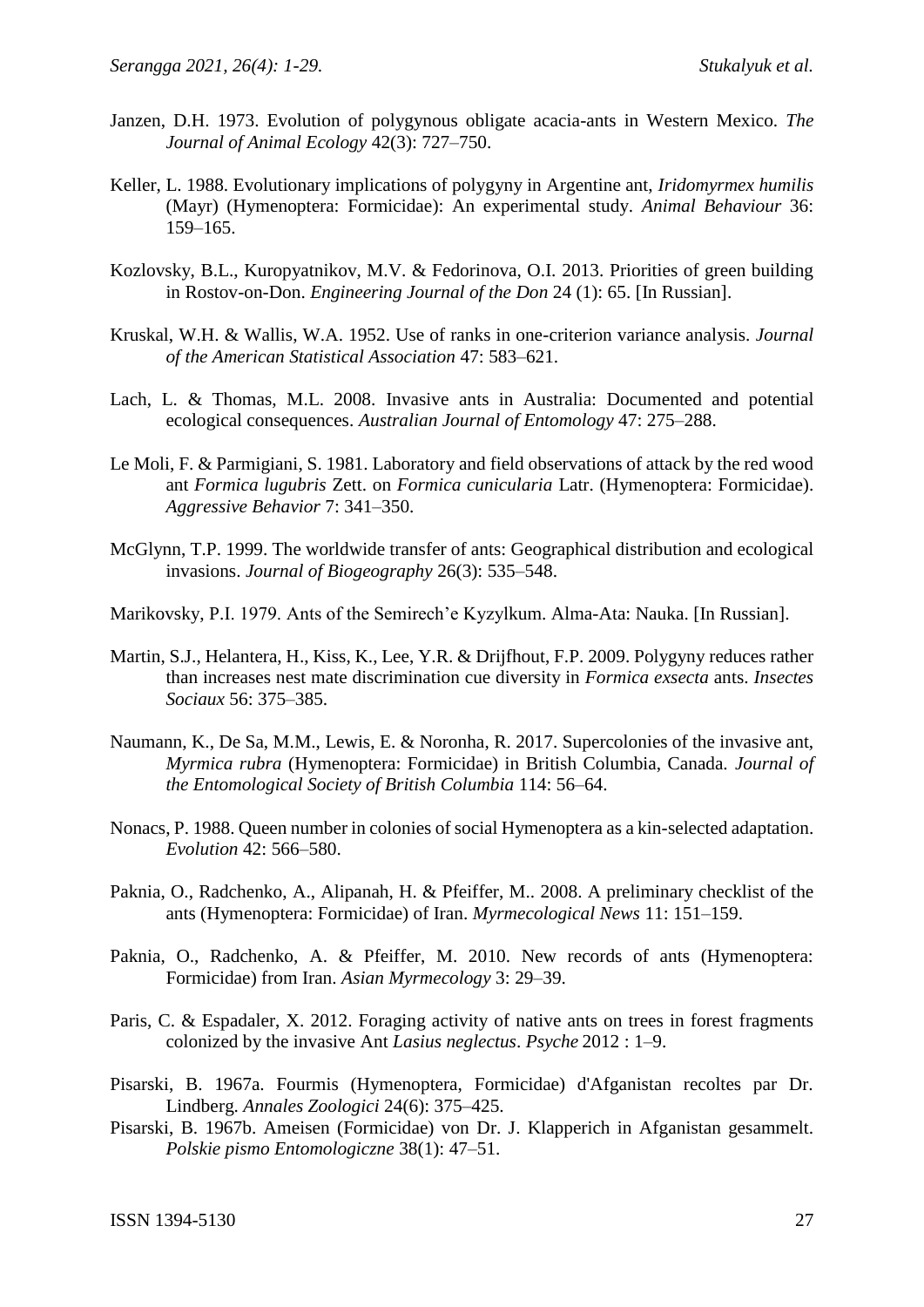- Pisarski, B. 1969. Fourmis (Hymenoptera, Formicidae) de la Mongolie. *Fragmenta Faunistica*. 15(13): 221–236.
- Pisarski, B. 1970. Beitragezurkenntnis der fauna Afghanistans. *Acta Musei Moraviae* (Supplement) (54): 305–326.
- Pisarski, B. & Krzysztofiak, L. 1981. Myrmicidae und Formicidae (Hymenoptera) aus der Mongolei. *Folia Entomologica Hungarica* 34(2): 155–166.
- Pfeiffer, M., Chimedregzen, L. & Ulykpan, K. 2003. Community organization and species richness of ants (Hymenoptera/Formicidae) in Mongolia along an ecological gradient from steppe to Gobi Desert. *Journal of Biogeography* 30: 1921–1935.
- Pfeiffer, M., Schultz, R., Radchenko, A., Yamane, S., Woyciechowski, M., Ulykpan, A. & Seifert, B. 2007. A critical checklist of the ants of Mongolia (Hymenoptera, Formicidae). *Bonner zoologische Beiträge* 55(1): 1–8.
- Quinet, Y., Hamidi, R., Ruiz-Gonsalez, M.X., de Biseau, J.C. & Longino, J.T. 2009. *Crematogaster pygmaea* (Hymenoptera: Formicidae: Myrmicinae), a highly polygynous and polydomous *Crematogaster* from northeastern Brazil. *Zootaxa* 2075: 45–54.
- Radkevich, M.V. & Shipilova, K.B. 2018. Problems of highway landscaping in the city of Tashkent. *Voprosy nauki i obrazovaniya (Issues of Science and Education)* 21(33): 13- 15. [In Russian].
- Radchenko, A.G. 2016. *Ants (Hymenoptera, Formicidae) of Ukraine*. Kiev: Schmalhausen Institute of zoology NAS of Ukraine. [In Russian].
- Radchenko, A.G. & Elmes, G.W. 2010. *Myrmica* ants (Hymenoptera: Formicidae) *of the Old World.* Warszawa: Natura Optima Dux Foundation.
- R Core Team. 2020. *R: A Language and Environment for Statistical Computing* Vienna, Austria: R Foundation for Statistical Computing. [https://www.R-project.org/](https://www.r-project.org/) [10 September 2020]
- Schultz, R., Radchenko, A. & Seifert, B. 2006. A critical checklist of the ants of Kyrgyzstan (Hymenoptera: Formicidae). *Myrmecol. Nachrichten* 8: 201-207.
- Seifert, B. 2018. *The ants of Central and North Europe*. Boxberg: Lutra Verlags und Vertriebsgesellschaft, Tauer.
- Stukalyuk, S.V. 2015. *Crematogaster subdentata* Mayr 1877 (Hymenoptera, Formicidae), a new potentially invasive species of ants in the fauna of the Crimea. *Entomological Review* 95(8): 1021–1035.
- Stukalyuk, S.V. & Netsvetov, M.V. 2018. The influence of *Crematogaster subdentata* Mayr invasion on the structure of ant assemblages (Hymenoptera: Formicidae) in Crimea. *Zhurnal Obshcheĭ Biologii* 79(4): 294–317. [In Russian]